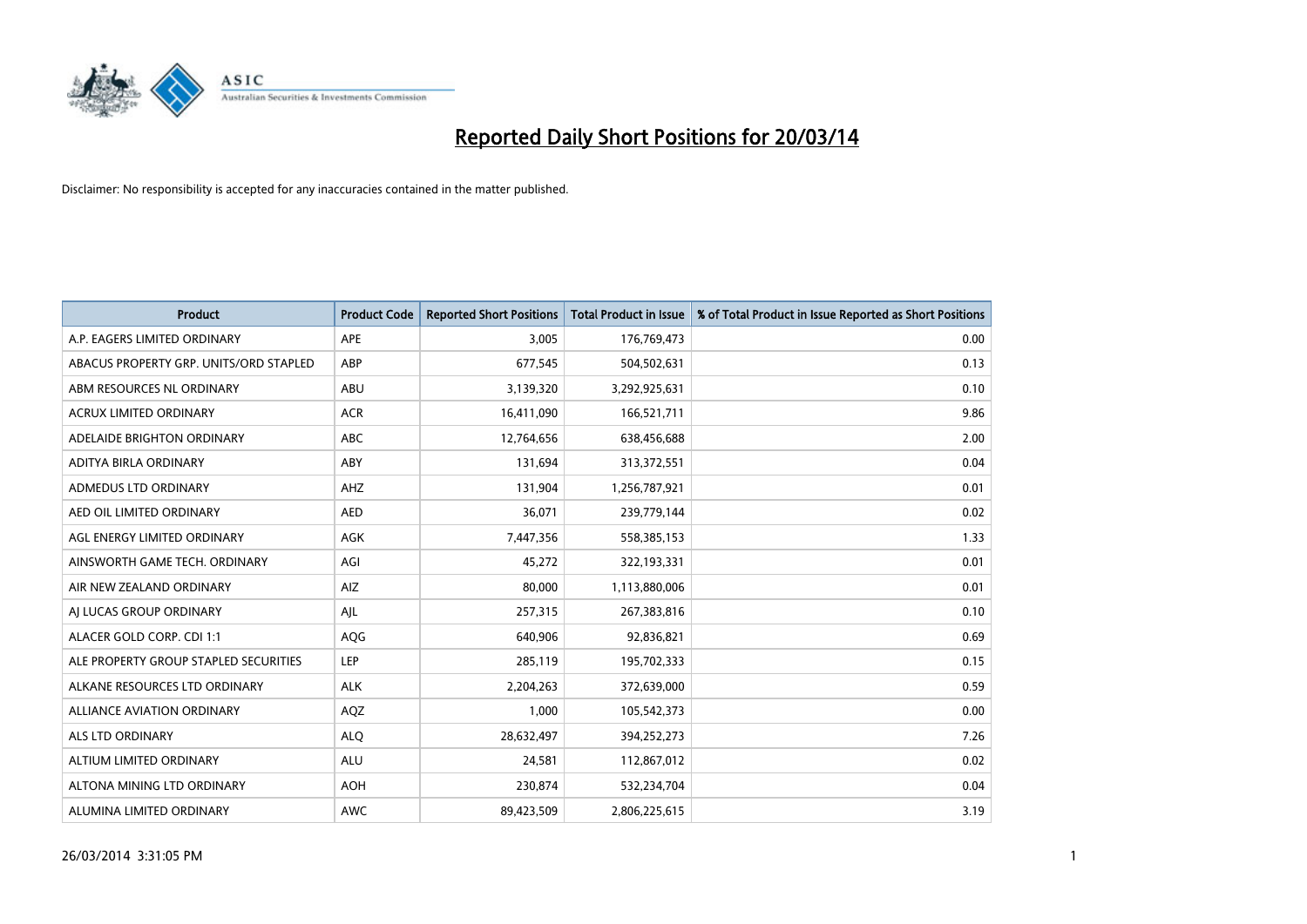

| <b>Product</b>                          | <b>Product Code</b> | <b>Reported Short Positions</b> | <b>Total Product in Issue</b> | % of Total Product in Issue Reported as Short Positions |
|-----------------------------------------|---------------------|---------------------------------|-------------------------------|---------------------------------------------------------|
| AMALGAMATED HOLDINGS ORDINARY           | <b>AHD</b>          | 4,225                           | 157,854,701                   | 0.00                                                    |
| AMCOM TELECOMM. ORDINARY                | <b>AMM</b>          | 775,093                         | 244,557,101                   | 0.32                                                    |
| AMCOR LIMITED ORDINARY                  | <b>AMC</b>          | 3,762,796                       | 1,206,684,923                 | 0.31                                                    |
| AMP LIMITED ORDINARY                    | AMP                 | 38,995,686                      | 2,957,737,964                 | 1.32                                                    |
| AMPELLA MINING ORDINARY                 | <b>AMX</b>          | 4,500,000                       | 256,802,883                   | 1.75                                                    |
| ANSELL LIMITED ORDINARY                 | <b>ANN</b>          | 4,245,667                       | 152,762,142                   | 2.78                                                    |
| ANTARES ENERGY LTD ORDINARY             | <b>AZZ</b>          | 1,046,405                       | 255,000,000                   | 0.41                                                    |
| ANZ BANKING GRP LTD ORDINARY            | ANZ                 | 7,608,068                       | 2,744,118,670                 | 0.28                                                    |
| APA GROUP STAPLED SECURITIES            | <b>APA</b>          | 24,490,377                      | 835,750,807                   | 2.93                                                    |
| APN NEWS & MEDIA ORDINARY               | <b>APN</b>          | 9,313,646                       | 949,935,256                   | 0.98                                                    |
| AQUARIUS PLATINUM. ORDINARY             | <b>AOP</b>          | 2,922,082                       | 487,782,536                   | 0.60                                                    |
| AQUILA RESOURCES ORDINARY               | <b>AQA</b>          | 11,745,527                      | 411,804,442                   | 2.85                                                    |
| ARAFURA RESOURCE LTD ORDINARY           | <b>ARU</b>          | 38,002                          | 441,270,644                   | 0.01                                                    |
| ARB CORPORATION ORDINARY                | <b>ARP</b>          | 1,300,034                       | 72,493,302                    | 1.79                                                    |
| ARDENT LEISURE GROUP STAPLED SECURITIES | AAD                 | 2,982,032                       | 405,055,708                   | 0.74                                                    |
| ARENA REIT. ORDINARY UNITS              | <b>ARF</b>          | 33,164                          | 211,495,653                   | 0.02                                                    |
| ARISTOCRAT LEISURE ORDINARY             | ALL                 | 8,248,442                       | 551,418,047                   | 1.50                                                    |
| ARRIUM LTD ORDINARY                     | ARI                 | 24,153,600                      | 1,361,469,008                 | 1.77                                                    |
| ASCIANO LIMITED ORDINARY                | <b>AIO</b>          | 9,234,261                       | 975,385,664                   | 0.95                                                    |
| ASG GROUP LIMITED ORDINARY              | ASZ                 | 553,838                         | 206,720,839                   | 0.27                                                    |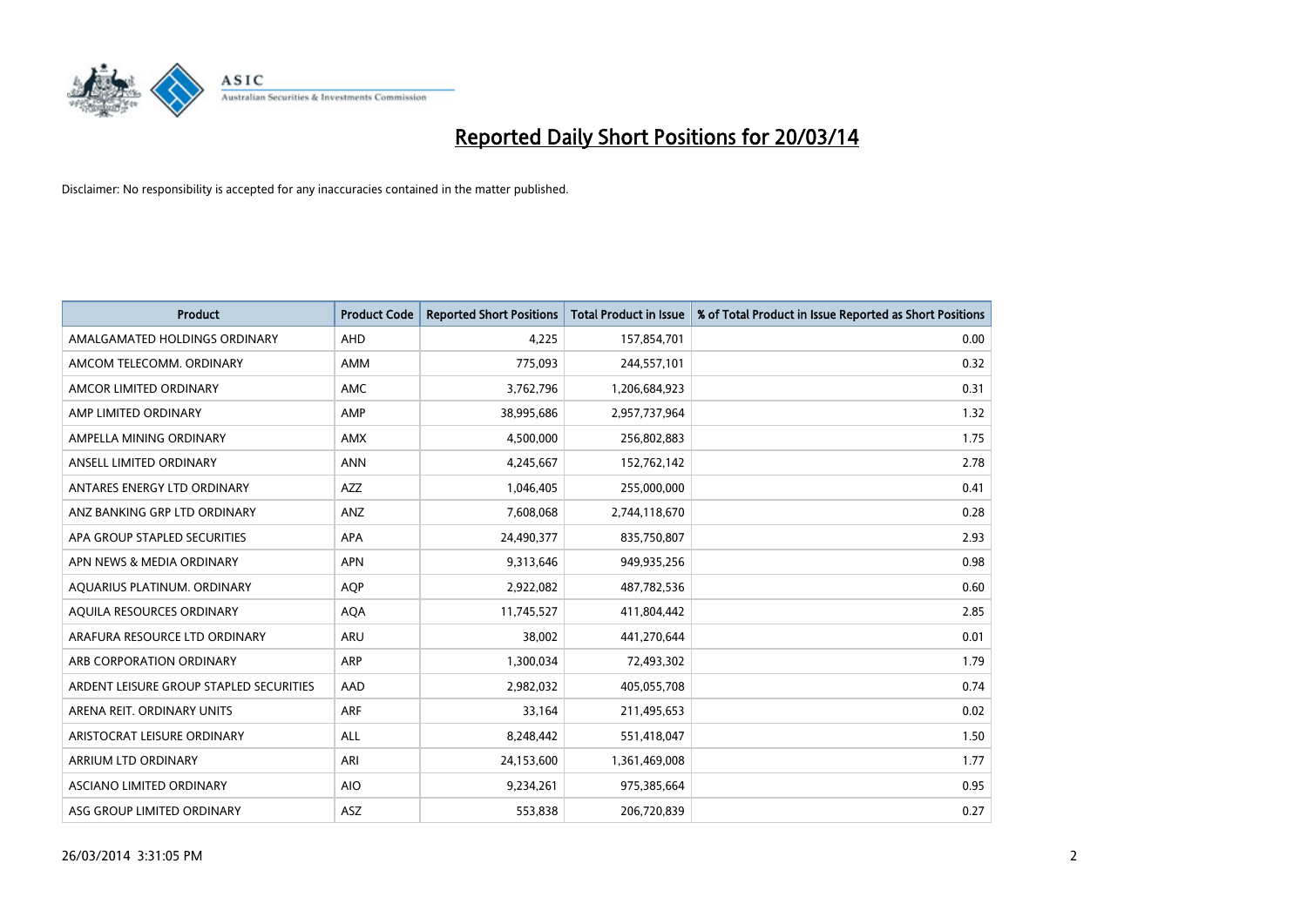

| <b>Product</b>                            | <b>Product Code</b> | <b>Reported Short Positions</b> | Total Product in Issue | % of Total Product in Issue Reported as Short Positions |
|-------------------------------------------|---------------------|---------------------------------|------------------------|---------------------------------------------------------|
| ASPEN GROUP ORD/UNITS STAPLED             | <b>APZ</b>          | 72,283                          | 119,946,366            | 0.06                                                    |
| ASTRO JAP PROP GROUP STAPLED US PROHIBIT. | AJA                 | 33,606                          | 67,211,752             | 0.05                                                    |
| ASX LIMITED ORDINARY                      | <b>ASX</b>          | 4,036,645                       | 193,595,162            | 2.09                                                    |
| ATLAS IRON LIMITED ORDINARY               | <b>AGO</b>          | 97,166,543                      | 915,496,158            | 10.61                                                   |
| AURIZON HOLDINGS LTD ORDINARY             | AZJ                 | 20,135,466                      | 2,137,284,503          | 0.94                                                    |
| AURORA OIL & GAS ORDINARY                 | <b>AUT</b>          | 6,040,713                       | 448,785,778            | 1.35                                                    |
| AUSDRILL LIMITED ORDINARY                 | <b>ASL</b>          | 33,178,008                      | 312,277,224            | 10.62                                                   |
| AUSENCO LIMITED ORDINARY                  | <b>AAX</b>          | 2,113,127                       | 168,449,799            | 1.25                                                    |
| <b>AUSTAL LIMITED ORDINARY</b>            | ASB                 | 369,731                         | 346, 379, 377          | 0.11                                                    |
| AUSTBROKERS HOLDINGS ORDINARY             | <b>AUB</b>          | 7                               | 59,642,171             | 0.00                                                    |
| AUSTIN ENGINEERING ORDINARY               | <b>ANG</b>          | 839,916                         | 84,274,004             | 1.00                                                    |
| AUSTRALAND PROPERTY STAPLED SECURITY      | <b>ALZ</b>          | 3,554,390                       | 578,984,528            | 0.61                                                    |
| AUSTRALIAN AGRICULT, ORDINARY             | <b>AAC</b>          | 4,224,692                       | 532,294,404            | 0.79                                                    |
| AUSTRALIAN FOUNDAT, ORDINARY              | AFI                 | 276                             | 1,049,055,166          | 0.00                                                    |
| AUSTRALIAN INFR LTD ORDINARY              | <b>AIX</b>          | 20,098                          | 620,733,944            | 0.00                                                    |
| AUSTRALIAN PHARM. ORDINARY                | API                 | 11,025,608                      | 488,115,883            | 2.26                                                    |
| AUTOMOTIVE HOLDINGS ORDINARY              | AHE                 | 851,146                         | 260,579,682            | 0.33                                                    |
| AVEO GROUP STAPLED SECURITIES             | AOG                 | 9,983,100                       | 500,111,460            | 2.00                                                    |
| AWE LIMITED ORDINARY                      | AWE                 | 261,195                         | 522,696,385            | 0.05                                                    |
| <b>AZONTO PET LTD ORDINARY</b>            | APY                 |                                 | 1,158,625,100          | 0.00                                                    |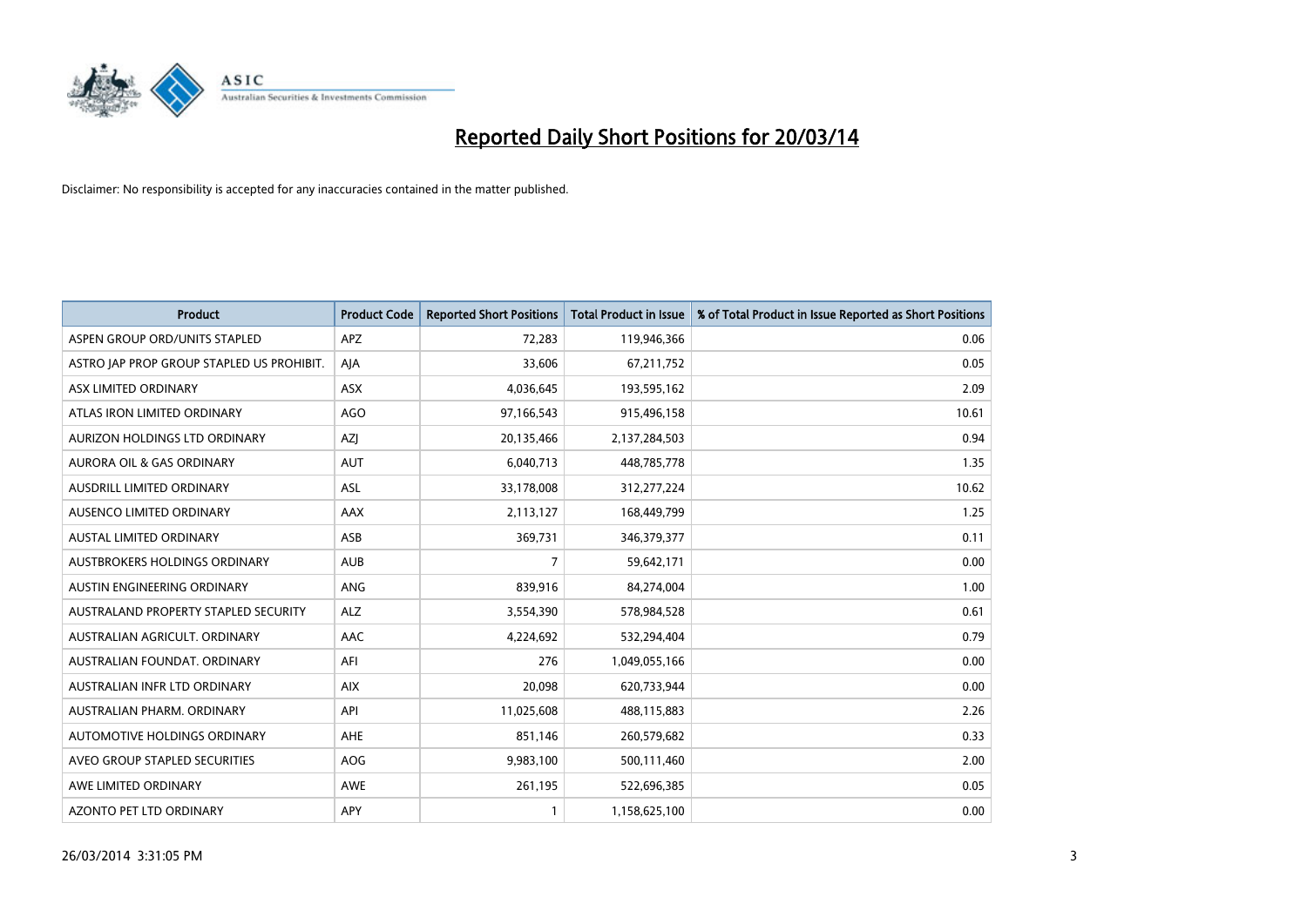

| <b>Product</b>                                | <b>Product Code</b> | <b>Reported Short Positions</b> | <b>Total Product in Issue</b> | % of Total Product in Issue Reported as Short Positions |
|-----------------------------------------------|---------------------|---------------------------------|-------------------------------|---------------------------------------------------------|
| <b>BANDANNA ENERGY ORDINARY</b>               | <b>BND</b>          | 26,491,202                      | 528,481,199                   | 5.01                                                    |
| BANK OF QUEENSLAND. ORDINARY                  | <b>BOQ</b>          | 4,413,050                       | 322,566,581                   | 1.37                                                    |
| <b>BANNERMAN RESOURCES ORDINARY</b>           | <b>BMN</b>          | 300,000                         | 322,885,298                   | 0.09                                                    |
| <b>BASE RES LIMITED ORDINARY</b>              | <b>BSE</b>          | 6,427,865                       | 561,840,029                   | 1.14                                                    |
| BATHURST RES LTD. ORDINARY                    | <b>BRL</b>          | 13,418,727                      | 821,457,725                   | 1.63                                                    |
| <b>BC IRON LIMITED ORDINARY</b>               | <b>BCI</b>          | 175,288                         | 124,028,630                   | 0.14                                                    |
| <b>BEACH ENERGY LIMITED ORDINARY</b>          | <b>BPT</b>          | 26,704,097                      | 1,283,241,004                 | 2.08                                                    |
| BEADELL RESOURCE LTD ORDINARY                 | <b>BDR</b>          | 40,331,061                      | 790,777,280                   | 5.10                                                    |
| BENDIGO AND ADELAIDE ORDINARY                 | <b>BEN</b>          | 10,870,337                      | 410,297,092                   | 2.65                                                    |
| BENITEC BIOPHARMA ORDINARY                    | <b>BLT</b>          | 3,041                           | 100,115,987                   | 0.00                                                    |
| BENTHAM IMF LTD ORDINARY                      | <b>IMF</b>          | 3,929,294                       | 164,380,143                   | 2.39                                                    |
| BERKELEY RESOURCES ORDINARY                   | <b>BKY</b>          | 31,002                          | 180,361,323                   | 0.02                                                    |
| BETASHARES ASX RES ETF UNITS                  | <b>ORE</b>          | 517,432                         | 3,022,150                     | 17.12                                                   |
| BETASHARESCASHETF ETF UNITS                   | AAA                 | 26,907                          | 6,440,688                     | 0.42                                                    |
| <b>BHP BILLITON LIMITED ORDINARY</b>          | <b>BHP</b>          | 8,864,654                       | 3,211,691,105                 | 0.28                                                    |
| <b>BILLABONG DEFERRED</b>                     | <b>BBGN</b>         | 13,286                          | 180,273,753                   | 0.01                                                    |
| <b>BILLABONG ORDINARY</b>                     | <b>BBG</b>          | 16,201,135                      | 878,020,691                   | 1.85                                                    |
| <b>BIONOMICS LIMITED ORDINARY</b>             | <b>BNO</b>          | 212,275                         | 417,311,567                   | 0.05                                                    |
| <b>BLACKMORES LIMITED ORDINARY</b>            | <b>BKL</b>          | 5,629                           | 17,046,032                    | 0.03                                                    |
| <b>BLACKTHORN RESOURCES ORD US PROHIBITED</b> | <b>BTR</b>          | 291,617                         | 164,285,950                   | 0.18                                                    |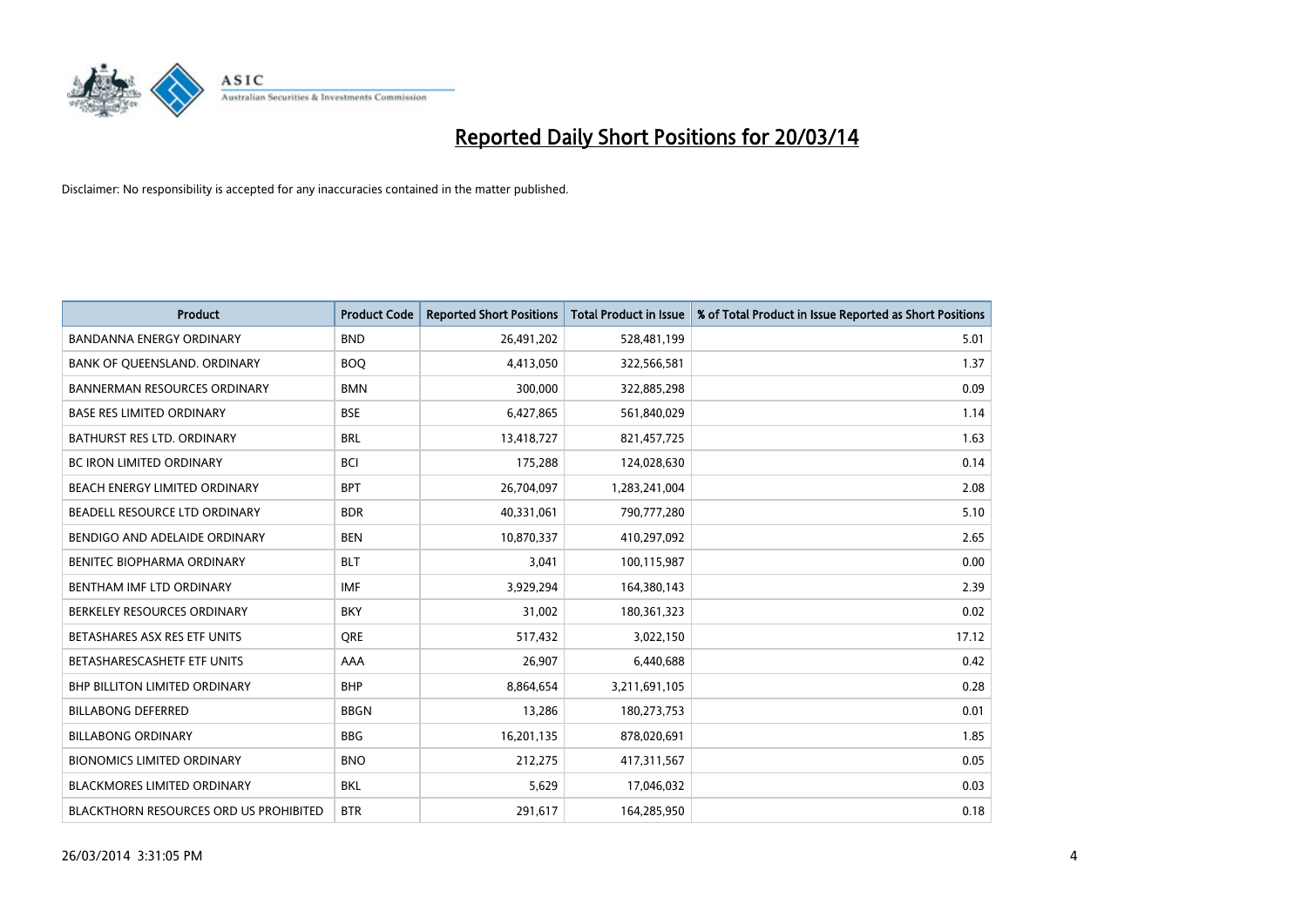

| <b>Product</b>                      | <b>Product Code</b> | <b>Reported Short Positions</b> | <b>Total Product in Issue</b> | % of Total Product in Issue Reported as Short Positions |
|-------------------------------------|---------------------|---------------------------------|-------------------------------|---------------------------------------------------------|
| <b>BLUESCOPE STEEL LTD ORDINARY</b> | <b>BSL</b>          | 6,668,638                       | 558,733,728                   | 1.19                                                    |
| <b>BOART LONGYEAR ORDINARY</b>      | <b>BLY</b>          | 45,815,830                      | 461,163,412                   | 9.93                                                    |
| <b>BOOM LOGISTICS ORDINARY</b>      | <b>BOL</b>          | 78.625                          | 474,868,764                   | 0.02                                                    |
| BORAL LIMITED. ORDINARY             | <b>BLD</b>          | 29,880,576                      | 778,739,826                   | 3.84                                                    |
| <b>BRADKEN LIMITED ORDINARY</b>     | <b>BKN</b>          | 18,376,157                      | 169,240,662                   | 10.86                                                   |
| <b>BRAMBLES LIMITED ORDINARY</b>    | <b>BXB</b>          | 1,304,529                       | 1,562,136,672                 | 0.08                                                    |
| <b>BREVILLE GROUP LTD ORDINARY</b>  | <b>BRG</b>          | 2,173,506                       | 130,095,322                   | 1.67                                                    |
| <b>BRICKWORKS LIMITED ORDINARY</b>  | <b>BKW</b>          | 56,719                          | 148,038,996                   | 0.04                                                    |
| BROCKMAN MINING LTD ORDINARY        | <b>BCK</b>          | 36                              | 8,381,982,131                 | 0.00                                                    |
| BT INVESTMENT MNGMNT ORDINARY       | <b>BTT</b>          | 136,569                         | 282,727,073                   | 0.05                                                    |
| <b>BURU ENERGY ORDINARY</b>         | <b>BRU</b>          | 13,296,341                      | 298,505,530                   | 4.45                                                    |
| <b>BWP TRUST ORDINARY UNITS</b>     | <b>BWP</b>          | 6,334,599                       | 634,395,195                   | 1.00                                                    |
| CABCHARGE AUSTRALIA ORDINARY        | CAB                 | 8,703,246                       | 120,430,683                   | 7.23                                                    |
| <b>CALTEX AUSTRALIA ORDINARY</b>    | <b>CTX</b>          | 2,009,152                       | 270,000,000                   | 0.74                                                    |
| <b>CARDNO LIMITED ORDINARY</b>      | <b>CDD</b>          | 6,593,956                       | 160,379,845                   | 4.11                                                    |
| <b>CARINDALE PROPERTY UNIT</b>      | <b>CDP</b>          | 470                             | 70,000,000                    | 0.00                                                    |
| CARNARVON PETROLEUM ORDINARY        | <b>CVN</b>          | 734                             | 986,565,952                   | 0.00                                                    |
| CARSALES.COM LTD ORDINARY           | CRZ                 | 7,421,152                       | 237,773,965                   | 3.12                                                    |
| <b>CASH CONVERTERS ORDINARY</b>     | CCV                 | 11,388,515                      | 426,302,767                   | 2.67                                                    |
| CEDAR WOODS PROP. ORDINARY          | <b>CWP</b>          | 83.942                          | 73,732,683                    | 0.11                                                    |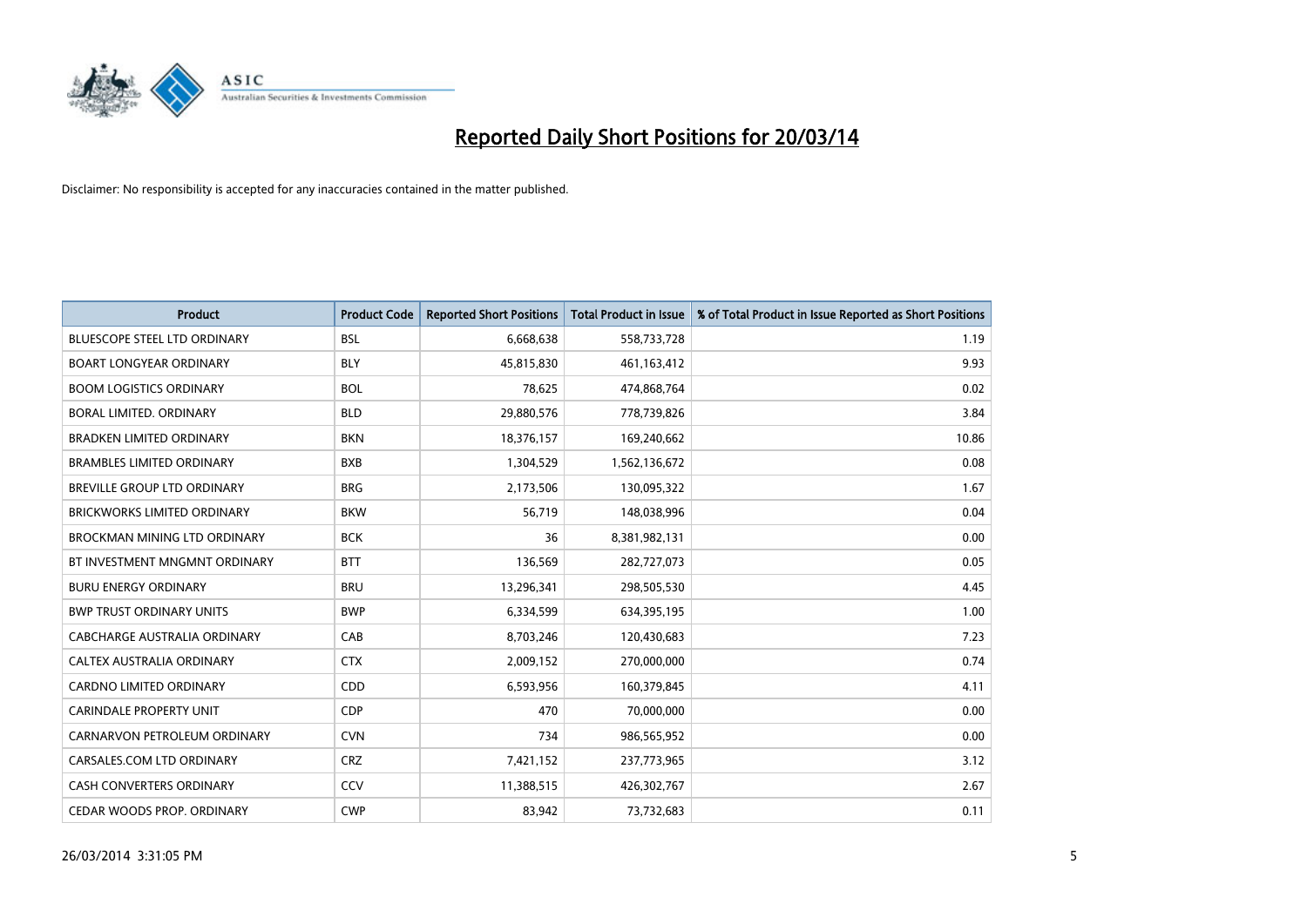

| <b>Product</b>                           | <b>Product Code</b> | <b>Reported Short Positions</b> | Total Product in Issue | % of Total Product in Issue Reported as Short Positions |
|------------------------------------------|---------------------|---------------------------------|------------------------|---------------------------------------------------------|
| <b>CENTRAL PETROLEUM ORDINARY</b>        | <b>CTP</b>          | 834,382                         | 309,219,473            | 0.27                                                    |
| CERAMIC FUEL CELLS ORDINARY              | CFU                 | 4,058                           | 1,751,724,324          | 0.00                                                    |
| CFS RETAIL TRUST GRP DEFERRED SETTLEMENT | <b>CFXDA</b>        | 64,448,454                      | 3,018,050,810          | 2.14                                                    |
| CHALLENGER DIV.PRO. STAPLED UNITS        | <b>CDI</b>          | 161,926                         | 214,101,013            | 0.08                                                    |
| <b>CHALLENGER LIMITED ORDINARY</b>       | <b>CGF</b>          | 1,209,453                       | 530,862,585            | 0.23                                                    |
| CHARTER HALL GROUP STAPLED US PROHIBIT.  | <b>CHC</b>          | 790,291                         | 347,925,558            | 0.23                                                    |
| <b>CHARTER HALL RETAIL UNITS</b>         | <b>COR</b>          | 9,330,982                       | 369,040,750            | 2.53                                                    |
| <b>CHORUS LIMITED ORDINARY</b>           | <b>CNU</b>          | 548,785                         | 396,369,767            | 0.14                                                    |
| CITIGOLD CORP LTD ORDINARY               | <b>CTO</b>          | 153,427                         | 1,495,764,906          | 0.01                                                    |
| CLINUVEL PHARMACEUT, ORDINARY            | <b>CUV</b>          | 600                             | 38,217,038             | 0.00                                                    |
| COAL OF AFRICA LTD ORDINARY              | <b>CZA</b>          | 426                             | 1,048,368,613          | 0.00                                                    |
| <b>COALSPUR MINES LTD ORDINARY</b>       | <b>CPL</b>          | 7,295,932                       | 641,394,435            | 1.14                                                    |
| COBAR CONSOLIDATED ORDINARY              | CCU                 | 100,000                         | 329,715,353            | 0.03                                                    |
| COCA-COLA AMATIL ORDINARY                | <b>CCL</b>          | 14,260,275                      | 763,590,249            | 1.87                                                    |
| <b>COCHLEAR LIMITED ORDINARY</b>         | COH                 | 9,796,440                       | 57,062,020             | 17.17                                                   |
| COCKATOO COAL ORDINARY                   | <b>COK</b>          | 167,987                         | 4,529,134,266          | 0.00                                                    |
| CODAN LIMITED ORDINARY                   | <b>CDA</b>          | 589,790                         | 176,969,924            | 0.33                                                    |
| <b>COFFEY INTERNATIONAL ORDINARY</b>     | <b>COF</b>          | 18,923                          | 255,833,165            | 0.01                                                    |
| <b>COKAL LTD ORDINARY</b>                | <b>CKA</b>          | 13,650                          | 471,103,926            | 0.00                                                    |
| <b>COLLECTION HOUSE ORDINARY</b>         | <b>CLH</b>          | 2,238,580                       | 128,969,148            | 1.74                                                    |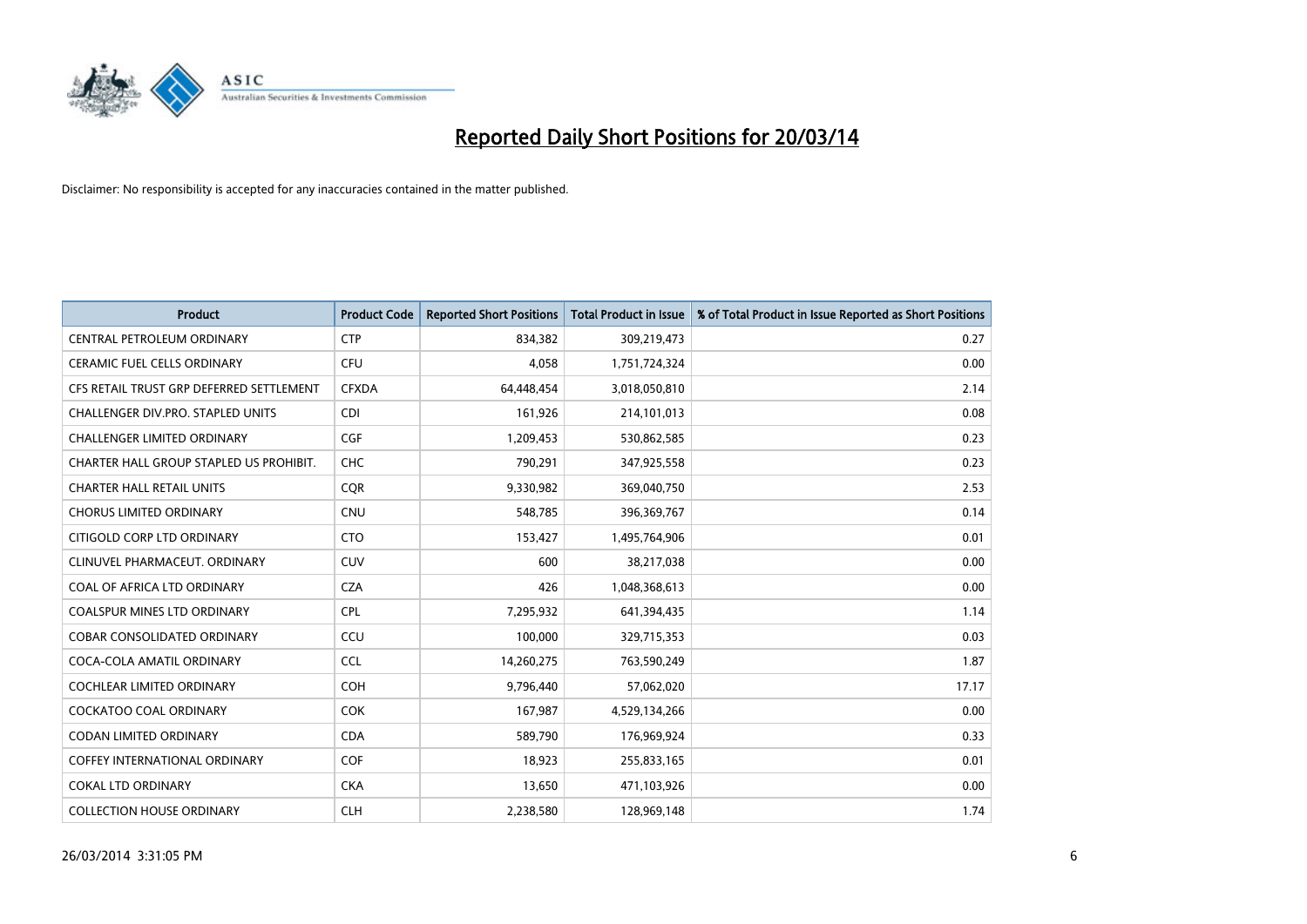

| <b>Product</b>                          | <b>Product Code</b> | <b>Reported Short Positions</b> | Total Product in Issue | % of Total Product in Issue Reported as Short Positions |
|-----------------------------------------|---------------------|---------------------------------|------------------------|---------------------------------------------------------|
| <b>COLLINS FOODS LTD ORDINARY</b>       | <b>CKF</b>          | 10,479                          | 93,000,003             | 0.01                                                    |
| COMMONWEALTH BANK, ORDINARY             | <b>CBA</b>          | 10,254,422                      | 1,611,928,836          | 0.64                                                    |
| COMMONWEALTH PROP ORDINARY UNITS        | <b>CPA</b>          | 144,536                         | 2,347,003,413          | 0.01                                                    |
| <b>COMPASS RESOURCES ORDINARY</b>       | <b>CMR</b>          | 7,472                           | 1,403,744,100          | 0.00                                                    |
| <b>COMPUTERSHARE LTD ORDINARY</b>       | <b>CPU</b>          | 11,535,671                      | 556,203,079            | 2.07                                                    |
| <b>COOPER ENERGY LTD ORDINARY</b>       | COE                 | 201,760                         | 329,235,509            | 0.06                                                    |
| <b>CORP TRAVEL LIMITED ORDINARY</b>     | <b>CTD</b>          | 50,906                          | 89,890,762             | 0.06                                                    |
| <b>COVER-MORE GRP LTD ORDINARY</b>      | <b>CVO</b>          | 2,362,112                       | 317,750,000            | 0.74                                                    |
| <b>CREDIT CORP GROUP ORDINARY</b>       | <b>CCP</b>          | 177,977                         | 46,131,882             | 0.39                                                    |
| <b>CROMWELL PROP STAPLED SECURITIES</b> | <b>CMW</b>          | 16,910,747                      | 1,724,697,156          | 0.98                                                    |
| <b>CROWE HORWATH AUS ORDINARY</b>       | <b>CRH</b>          | 1,241,820                       | 273,005,429            | 0.45                                                    |
| <b>CROWN RESORTS LTD ORDINARY</b>       | <b>CWN</b>          | 4,098,393                       | 728,394,185            | 0.56                                                    |
| <b>CSG LIMITED ORDINARY</b>             | CSV                 | 8.210                           | 278,973,075            | 0.00                                                    |
| <b>CSL LIMITED ORDINARY</b>             | <b>CSL</b>          | 646,514                         | 483,611,496            | 0.13                                                    |
| <b>CSR LIMITED ORDINARY</b>             | <b>CSR</b>          | 15,113,719                      | 506,000,315            | 2.99                                                    |
| <b>CUDECO LIMITED ORDINARY</b>          | CDU                 | 8,629,465                       | 234,033,408            | 3.69                                                    |
| DART ENERGY LTD ORDINARY                | <b>DTE</b>          | 4,624,147                       | 1,108,752,733          | 0.42                                                    |
| DATA#3 LIMITED ORDINARY                 | <b>DTL</b>          | 260,445                         | 153,974,950            | 0.17                                                    |
| DAVID JONES LIMITED ORDINARY            | <b>DJS</b>          | 31,585,262                      | 537,137,845            | 5.88                                                    |
| DECMIL GROUP LIMITED ORDINARY           | <b>DCG</b>          | 2.902.530                       | 168,657,794            | 1.72                                                    |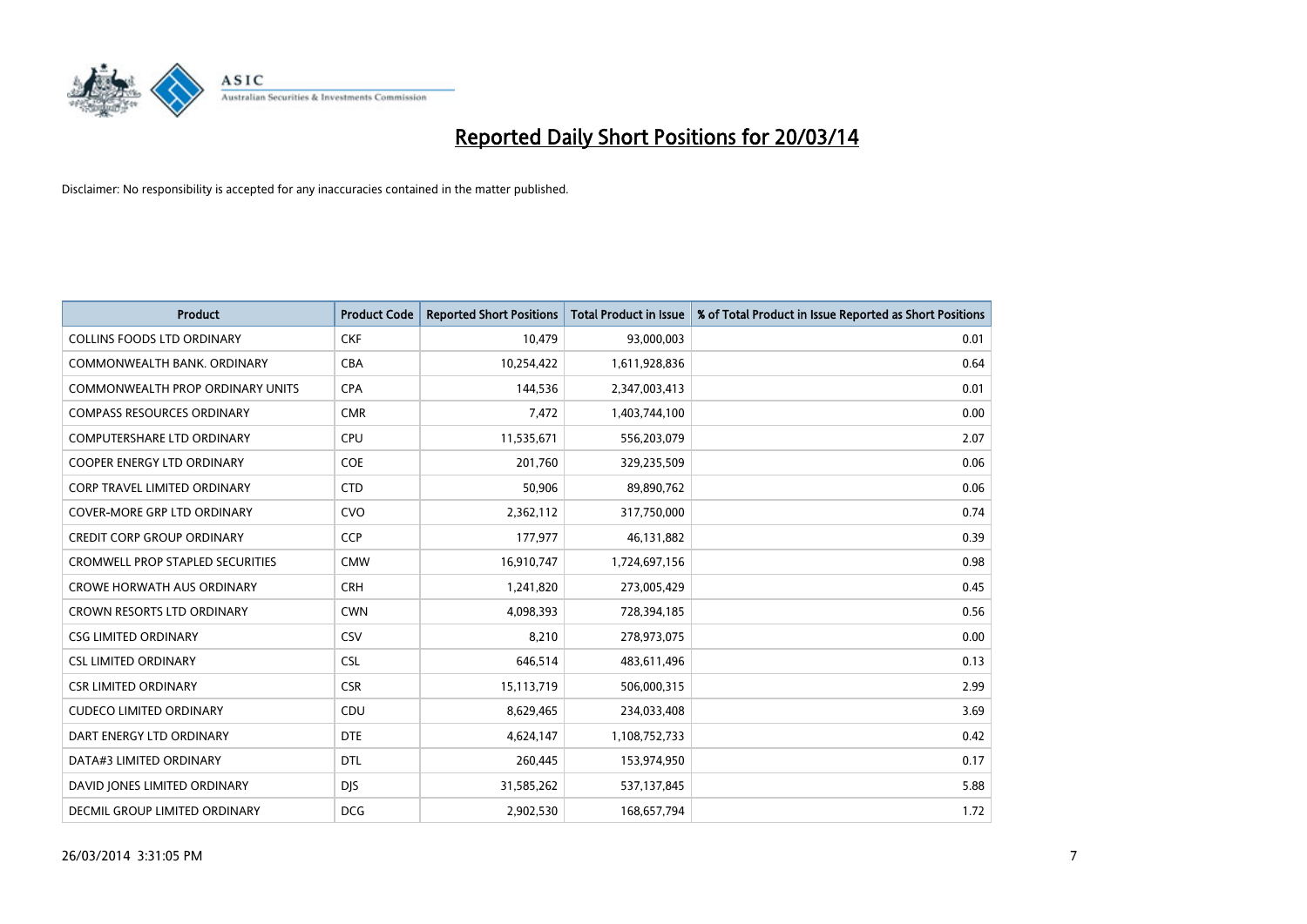

| <b>Product</b>                       | <b>Product Code</b> | <b>Reported Short Positions</b> | <b>Total Product in Issue</b> | % of Total Product in Issue Reported as Short Positions |
|--------------------------------------|---------------------|---------------------------------|-------------------------------|---------------------------------------------------------|
| DEEP YELLOW LIMITED ORDINARY         | <b>DYL</b>          | 1,600,000                       | 1,617,041,367                 | 0.10                                                    |
| DEVINE LIMITED ORDINARY              | <b>DVN</b>          | 10,000                          | 158,730,556                   | 0.01                                                    |
| DEXUS PROPERTY GROUP STAPLED UNITS   | <b>DXS</b>          | 10,759,800                      | 5,379,489,824                 | 0.20                                                    |
| DICK SMITH HLDGS ORDINARY            | <b>DSH</b>          | 11,528,678                      | 236,511,364                   | 4.87                                                    |
| DISCOVERY METALS LTD ORDINARY        | <b>DML</b>          | 4,360,003                       | 560,034,418                   | 0.78                                                    |
| DOMINO PIZZA ENTERPR ORDINARY        | <b>DMP</b>          | 1,628,137                       | 85,915,713                    | 1.90                                                    |
| DONACO INTERNATIONAL ORDINARY        | <b>DNA</b>          | 528.001                         | 403,108,954                   | 0.13                                                    |
| DORAY MINERALS LTD ORDINARY          | <b>DRM</b>          | 2,645                           | 163,326,768                   | 0.00                                                    |
| DOWNER EDI LIMITED ORDINARY          | <b>DOW</b>          | 15,162,927                      | 434,734,970                   | 3.49                                                    |
| DRAGON MINING LTD ORDINARY           | <b>DRA</b>          | 50,000                          | 88,840,613                    | 0.06                                                    |
| DRILLSEARCH ENERGY ORDINARY          | <b>DLS</b>          | 12,750,409                      | 432,965,895                   | 2.94                                                    |
| DUET GROUP STAPLED US PROHIBIT.      | <b>DUE</b>          | 19,983,961                      | 1,296,528,384                 | 1.54                                                    |
| DULUXGROUP LIMITED ORDINARY          | <b>DLX</b>          | 1,868,888                       | 381,093,950                   | 0.49                                                    |
| <b>DWS LTD ORDINARY</b>              | <b>DWS</b>          | 7,001                           | 132,362,763                   | 0.01                                                    |
| ECHO ENTERTAINMENT ORDINARY          | EGP                 | 26,906,427                      | 825,672,730                   | 3.26                                                    |
| ELDERS LIMITED ORDINARY              | <b>ELD</b>          | 19,776,302                      | 455,013,329                   | 4.35                                                    |
| ELEMENTAL MINERALS ORDINARY          | <b>ELM</b>          | 543,213                         | 303,263,391                   | 0.18                                                    |
| <b>EMECO HOLDINGS ORDINARY</b>       | <b>EHL</b>          | 15,005,298                      | 599,675,707                   | 2.50                                                    |
| <b>ENDEAVOUR MIN CORP CDI 1:1</b>    | <b>EVR</b>          | 91,356                          | 68,203,015                    | 0.13                                                    |
| <b>ENERGY RESOURCES ORDINARY 'A'</b> | ERA                 | 10,750,762                      | 517,725,062                   | 2.08                                                    |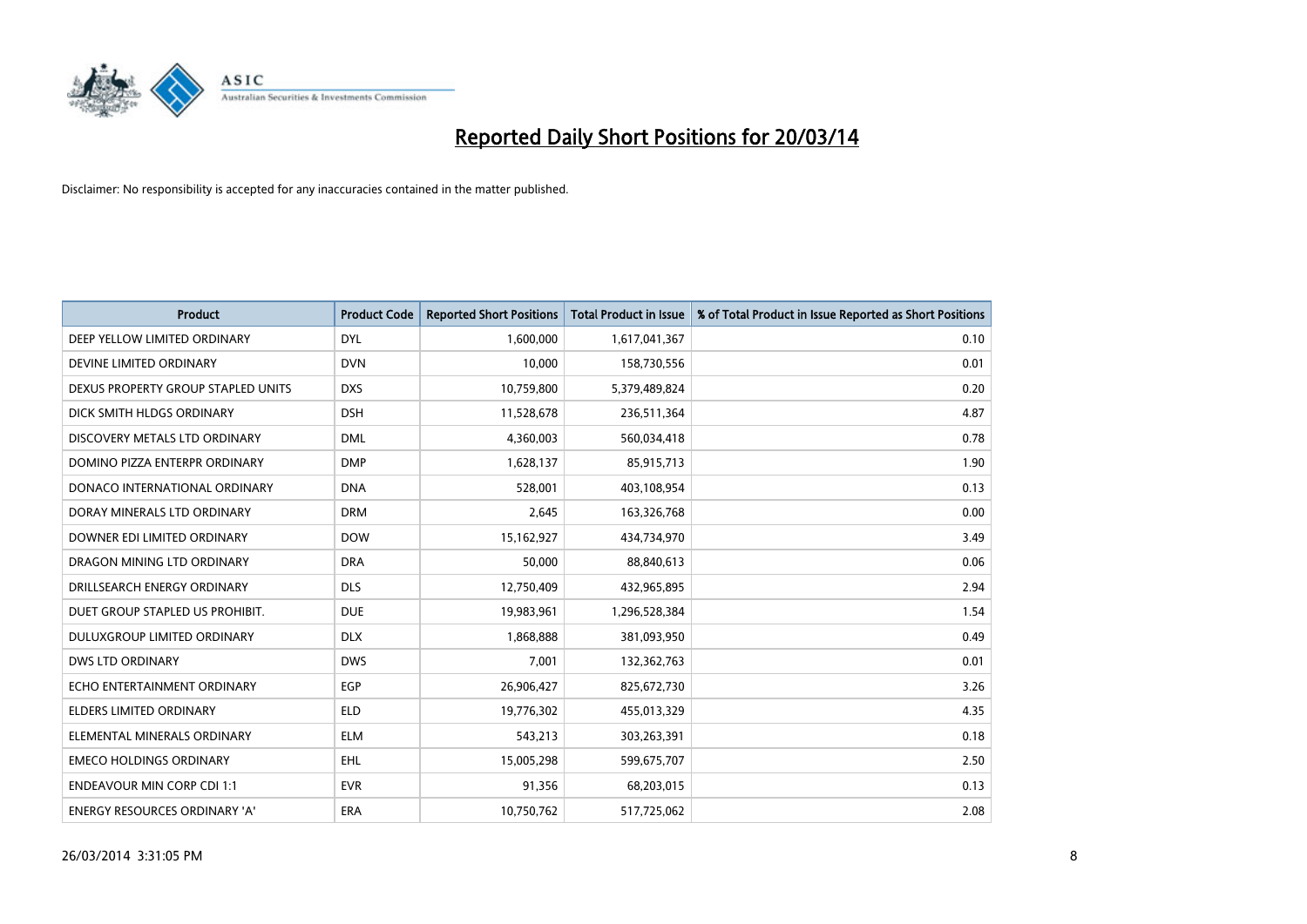

| <b>Product</b>                         | <b>Product Code</b> | <b>Reported Short Positions</b> | <b>Total Product in Issue</b> | % of Total Product in Issue Reported as Short Positions |
|----------------------------------------|---------------------|---------------------------------|-------------------------------|---------------------------------------------------------|
| <b>ENERGY WORLD CORPOR, ORDINARY</b>   | <b>EWC</b>          | 61,677,786                      | 1,734,166,672                 | 3.56                                                    |
| ENVESTRA LIMITED ORDINARY              | <b>ENV</b>          | 898,949                         | 1,796,808,474                 | 0.05                                                    |
| EQUATORIAL RES LTD ORDINARY            | <b>EQX</b>          | 2,009                           | 122,185,353                   | 0.00                                                    |
| ERM POWER LIMITED ORDINARY             | EPW                 | 512,328                         | 239,269,727                   | 0.21                                                    |
| ESERVGLOBAL LIMITED ORDINARY           | ESV                 | 3,000,000                       | 253,545,997                   | 1.18                                                    |
| ETHANE PIPELINE STAPLED SECURITIES     | <b>EPX</b>          | 9,488                           | 69,302,275                    | 0.01                                                    |
| EVOLUTION MINING LTD ORDINARY          | <b>EVN</b>          | 29,116,548                      | 708,652,367                   | 4.11                                                    |
| FAIRFAX MEDIA LTD ORDINARY             | <b>FXJ</b>          | 132,698,758                     | 2,351,955,725                 | 5.64                                                    |
| FANTASTIC HOLDINGS ORDINARY            | <b>FAN</b>          | 19,107                          | 103,068,398                   | 0.02                                                    |
| <b>FAR LTD ORDINARY</b>                | <b>FAR</b>          | 26,709,070                      | 2,499,846,742                 | 1.07                                                    |
| FEDERATION CNTRES ORD/UNIT STAPLED SEC | FDC                 | 5,283,528                       | 1,427,641,565                 | 0.37                                                    |
| FISHER & PAYKEL H. ORDINARY            | <b>FPH</b>          | 1,621,729                       | 551,100,551                   | 0.29                                                    |
| FLEETWOOD CORP ORDINARY                | <b>FWD</b>          | 2,414,548                       | 60,522,619                    | 3.99                                                    |
| FLETCHER BUILDING ORDINARY             | <b>FBU</b>          | 1,382,170                       | 687,854,788                   | 0.20                                                    |
| FLEXIGROUP LIMITED ORDINARY            | <b>FXL</b>          | 1,004,865                       | 304,096,060                   | 0.33                                                    |
| FLIGHT CENTRE TRAVEL ORDINARY          | <b>FLT</b>          | 6,039,285                       | 100,554,606                   | 6.01                                                    |
| FLINDERS MINES LTD ORDINARY            | <b>FMS</b>          | 4,461,125                       | 2,100,866,748                 | 0.21                                                    |
| FOCUS MINERALS LTD ORDINARY            | <b>FML</b>          | 9,417,906                       | 9,137,375,877                 | 0.10                                                    |
| <b>FORGE GROUP LIMITED ORDINARY</b>    | FGE                 | 4,264,315                       | 86,169,014                    | 4.95                                                    |
| FORTESCUE METALS GRP ORDINARY          | <b>FMG</b>          | 163,707,001                     | 3,113,798,151                 | 5.26                                                    |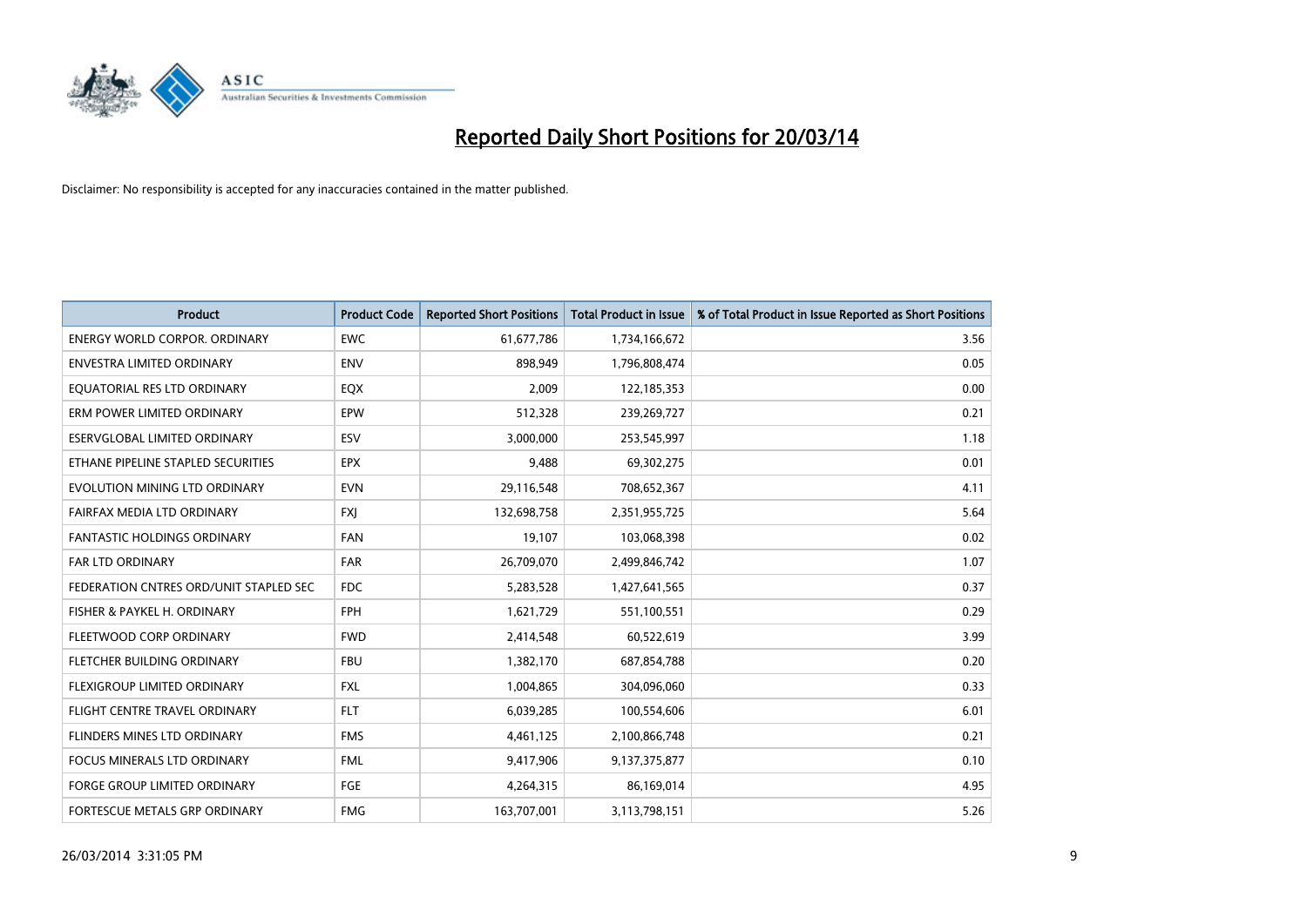

| <b>Product</b>                            | <b>Product Code</b> | <b>Reported Short Positions</b> | <b>Total Product in Issue</b> | % of Total Product in Issue Reported as Short Positions |
|-------------------------------------------|---------------------|---------------------------------|-------------------------------|---------------------------------------------------------|
| <b>G.U.D. HOLDINGS ORDINARY</b>           | GUD                 | 4,008,394                       | 71,241,319                    | 5.63                                                    |
| <b>G8 EDUCATION LIMITED ORDINARY</b>      | <b>GEM</b>          | 3,417,374                       | 301,705,105                   | 1.13                                                    |
| <b>GALAXY RESOURCES ORDINARY</b>          | <b>GXY</b>          | 329,458                         | 1,027,073,389                 | 0.03                                                    |
| <b>GBST HOLDINGS ORDINARY</b>             | <b>GBT</b>          | 60,187                          | 66,561,725                    | 0.09                                                    |
| <b>GENETIC TECHNOLOGIES ORDINARY</b>      | <b>GTG</b>          | 1,282,500                       | 631,951,612                   | 0.20                                                    |
| <b>GEODYNAMICS LIMITED ORDINARY</b>       | GDY                 | 850                             | 406,452,608                   | 0.00                                                    |
| GI DYNAMICS, INC CDI US PROHIBITED        | GID                 | 920,140                         | 395,856,465                   | 0.23                                                    |
| <b>GINDALBIE METALS LTD ORDINARY</b>      | <b>GBG</b>          | 43,128,944                      | 1,493,660,842                 | 2.89                                                    |
| <b>GOODMAN FIELDER, ORDINARY</b>          | <b>GFF</b>          | 52,063,501                      | 1,955,559,207                 | 2.66                                                    |
| <b>GOODMAN GROUP STAPLED</b>              | <b>GMG</b>          | 3,506,003                       | 1,727,685,976                 | 0.20                                                    |
| <b>GPT GROUP STAPLED SEC.</b>             | <b>GPT</b>          | 6,200,239                       | 1,685,779,634                 | 0.37                                                    |
| <b>GRAINCORP LIMITED A CLASS ORDINARY</b> | <b>GNC</b>          | 2,515,391                       | 228,855,628                   | 1.10                                                    |
| <b>GRANGE RESOURCES, ORDINARY</b>         | <b>GRR</b>          | 4,684,144                       | 1,157,097,869                 | 0.40                                                    |
| <b>GREENCROSS LIMITED ORDINARY</b>        | GXL                 | 287                             | 90,893,174                    | 0.00                                                    |
| <b>GREENLAND MIN EN LTD ORDINARY</b>      | GGG                 | 3,832,251                       | 574,572,911                   | 0.67                                                    |
| <b>GRYPHON MINERALS LTD ORDINARY</b>      | GRY                 | 5,822,612                       | 400,889,282                   | 1.45                                                    |
| <b>GUILDFORD COAL LTD ORDINARY</b>        | <b>GUF</b>          | 216,030                         | 744,594,332                   | 0.03                                                    |
| <b>GUINNESS PEAT GROUP. CDI 1:1</b>       | GPG                 | 81,925                          | 179,896,960                   | 0.05                                                    |
| <b>GWA GROUP LTD ORDINARY</b>             | <b>GWA</b>          | 10,101,909                      | 306,533,770                   | 3.30                                                    |
| <b>HARVEY NORMAN ORDINARY</b>             | <b>HVN</b>          | 59,901,234                      | 1,062,316,784                 | 5.64                                                    |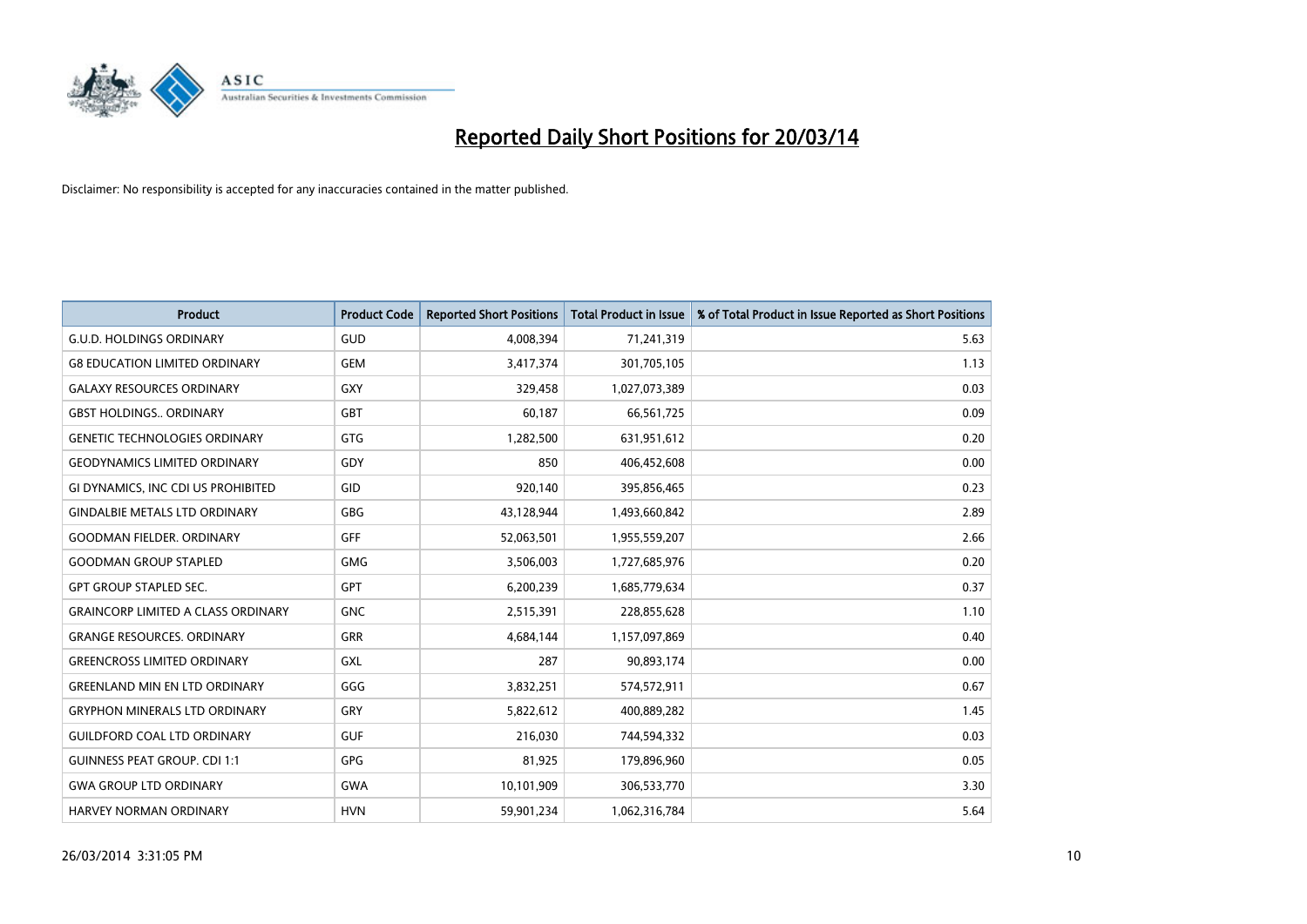

| <b>Product</b>                       | <b>Product Code</b> | <b>Reported Short Positions</b> | <b>Total Product in Issue</b> | % of Total Product in Issue Reported as Short Positions |
|--------------------------------------|---------------------|---------------------------------|-------------------------------|---------------------------------------------------------|
| <b>HENDERSON GROUP CDI 1:1</b>       | <b>HGG</b>          | 1,544,883                       | 632,597,144                   | 0.24                                                    |
| HFA HOLDINGS LIMITED ORDINARY        | <b>HFA</b>          | 3.809                           | 118,738,157                   | 0.00                                                    |
| <b>HIGHLANDS PACIFIC ORDINARY</b>    | HIG                 | 10,001                          | 854,261,346                   | 0.00                                                    |
| HILLGROVE RES LTD ORDINARY           | <b>HGO</b>          | 15,331,723                      | 1,180,889,221                 | 1.30                                                    |
| <b>HILLS LTD ORDINARY</b>            | <b>HIL</b>          | 633,451                         | 236,619,450                   | 0.27                                                    |
| HORIZON OIL LIMITED ORDINARY         | <b>HZN</b>          | 96,526,639                      | 1,301,147,932                 | 7.42                                                    |
| HOT CHILI LTD ORDINARY               | <b>HCH</b>          | 10.000                          | 347,732,196                   | 0.00                                                    |
| <b>ICAR ASIA LTD ORDINARY</b>        | ICO                 | 67,192                          | 121,346,281                   | 0.06                                                    |
| <b>ICON ENERGY LIMITED ORDINARY</b>  | <b>ICN</b>          | 2,926                           | 615,774,351                   | 0.00                                                    |
| <b>IINET LIMITED ORDINARY</b>        | <b>IIN</b>          | 686,892                         | 161,238,847                   | 0.43                                                    |
| <b>ILUKA RESOURCES ORDINARY</b>      | ILU                 | 42,427,619                      | 418,700,517                   | 10.13                                                   |
| <b>IMDEX LIMITED ORDINARY</b>        | <b>IMD</b>          | 4,726,259                       | 210,473,188                   | 2.25                                                    |
| <b>INCITEC PIVOT ORDINARY</b>        | IPL                 | 19,976,257                      | 1,644,919,097                 | 1.21                                                    |
| <b>INDEPENDENCE GROUP ORDINARY</b>   | <b>IGO</b>          | 4,269,216                       | 233,323,905                   | 1.83                                                    |
| <b>INDOCHINE MINING LTD ORDINARY</b> | <b>IDC</b>          | 18,008                          | 965,200,471                   | 0.00                                                    |
| <b>INDOPHIL RESOURCES ORDINARY</b>   | <b>IRN</b>          | 417,054                         | 1,203,146,194                 | 0.03                                                    |
| <b>INDUSTRIA REIT STAPLED</b>        | <b>IDR</b>          | 20,684                          | 125,000,001                   | 0.02                                                    |
| INFIGEN ENERGY STAPLED SECURITIES    | <b>IFN</b>          | 3,698,562                       | 764,993,434                   | 0.48                                                    |
| <b>INFRATIL LIMITED ORDINARY</b>     | <b>IFZ</b>          | 81,000                          | 602,983,776                   | 0.01                                                    |
| INGENIA GROUP STAPLED SECURITIES     | <b>INA</b>          | 327,045                         | 676.240.232                   | 0.05                                                    |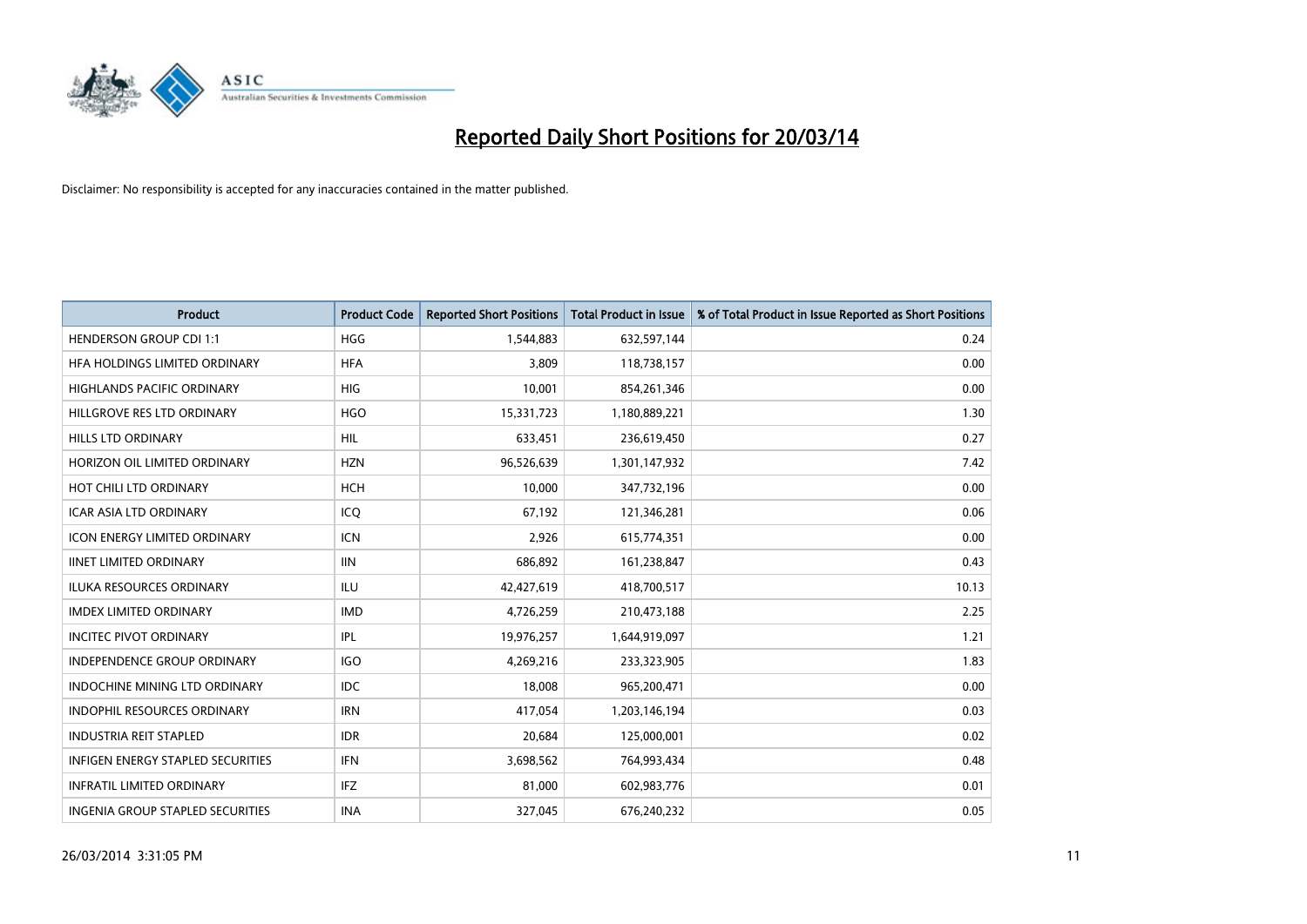

| <b>Product</b>                                  | <b>Product Code</b> | <b>Reported Short Positions</b> | <b>Total Product in Issue</b> | % of Total Product in Issue Reported as Short Positions |
|-------------------------------------------------|---------------------|---------------------------------|-------------------------------|---------------------------------------------------------|
| <b>INSURANCE AUSTRALIA ORDINARY</b>             | IAG                 | 5,681,707                       | 2,341,618,048                 | 0.24                                                    |
| <b>INTREPID MINES ORDINARY</b>                  | <b>IAU</b>          | 16,862,856                      | 556,612,782                   | 3.03                                                    |
| <b>INVESTA OFFICE FUND STAPLED SECURITIES</b>   | <b>IOF</b>          | 1,387,189                       | 614,047,458                   | 0.23                                                    |
| <b>INVOCARE LIMITED ORDINARY</b>                | <b>IVC</b>          | 4,357,175                       | 110,030,298                   | 3.96                                                    |
| <b>IOOF HOLDINGS LTD ORDINARY</b>               | <b>IFL</b>          | 1,968,138                       | 232,118,034                   | 0.85                                                    |
| <b>IRESS LIMITED ORDINARY</b>                   | <b>IRE</b>          | 357,066                         | 158,585,126                   | 0.23                                                    |
| <b>IRON ORE HOLDINGS ORDINARY</b>               | <b>IOH</b>          | 26,197                          | 161,174,005                   | 0.02                                                    |
| <b>ISELECT LTD ORDINARY</b>                     | <b>ISU</b>          | 330,171                         | 260,889,894                   | 0.13                                                    |
| <b>ISONEA LIMITED ORDINARY</b>                  | <b>ISN</b>          | 2,250                           | 264,245,848                   | 0.00                                                    |
| <b>IAMES HARDIE INDUST CHESS DEPOSITARY INT</b> | <b>IHX</b>          | 2,542,572                       | 446,386,563                   | 0.57                                                    |
| <b>IB HI-FI LIMITED ORDINARY</b>                | <b>IBH</b>          | 12,205,304                      | 100,385,400                   | 12.16                                                   |
| <b>KAGARA LTD ORDINARY</b>                      | KZL                 | 3,350,441                       | 798,953,117                   | 0.42                                                    |
| KAROON GAS AUSTRALIA ORDINARY                   | <b>KAR</b>          | 10,444,744                      | 255,841,581                   | 4.08                                                    |
| KATHMANDU HOLD LTD ORDINARY                     | <b>KMD</b>          | 416.175                         | 200,473,338                   | 0.21                                                    |
| <b>KBL MINING LIMITED ORDINARY</b>              | <b>KBL</b>          | 1,820                           | 393,535,629                   | 0.00                                                    |
| KINGSGATE CONSOLID. ORDINARY                    | <b>KCN</b>          | 20,912,756                      | 164,154,349                   | 12.74                                                   |
| KINGSROSE MINING LTD ORDINARY                   | <b>KRM</b>          | 992,606                         | 358,611,493                   | 0.28                                                    |
| KULA GOLD LIMITED ORDINARY                      | <b>KGD</b>          | 70,000                          | 126,253,023                   | 0.06                                                    |
| LEIGHTON HOLDINGS ORDINARY                      | LEI                 | 15, 177, 127                    | 337,235,188                   | 4.50                                                    |
| LEND LEASE GROUP UNIT/ORD STAPLED               | LLC                 | 5,048,841                       | 576,712,337                   | 0.88                                                    |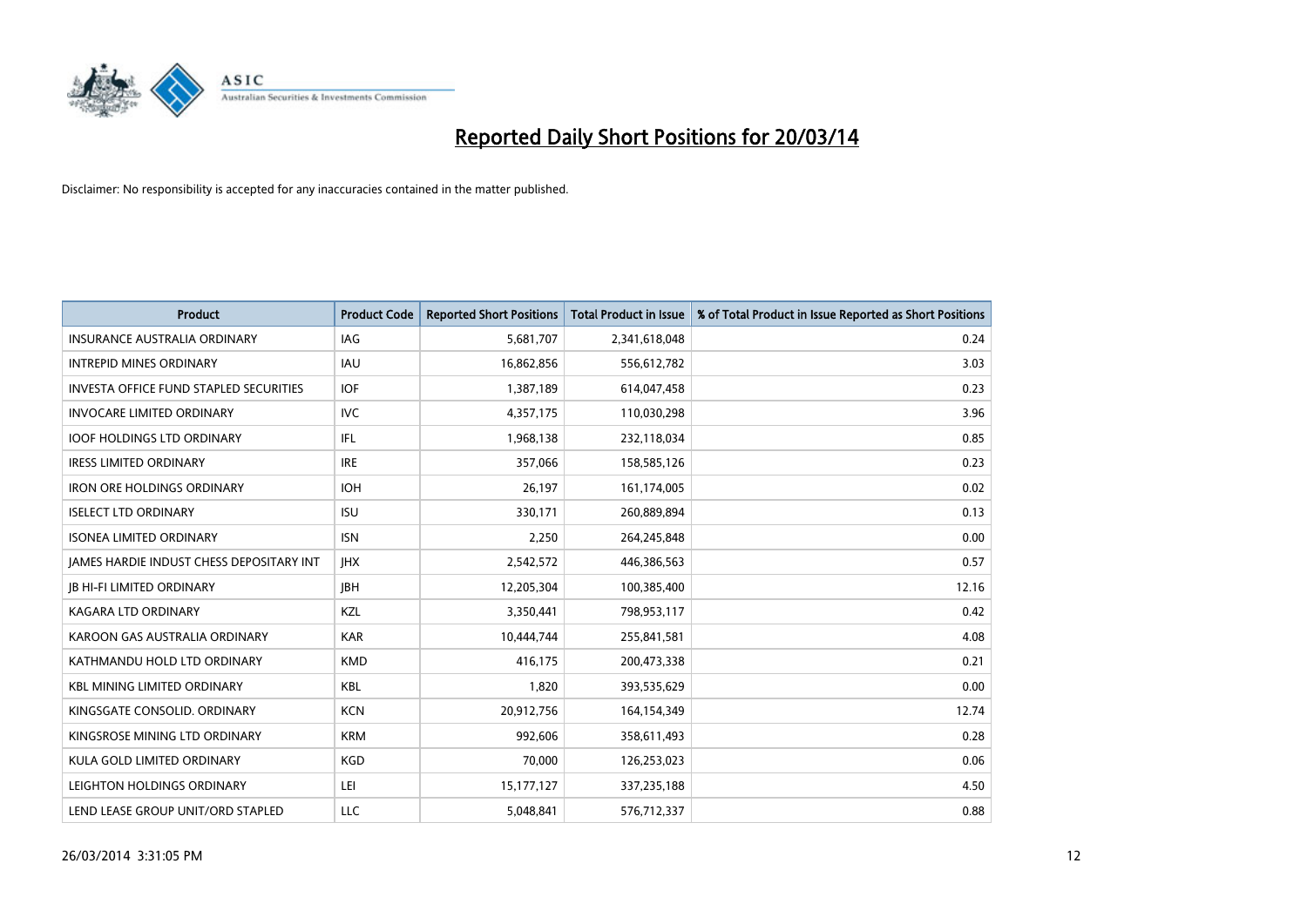

| <b>Product</b>                        | <b>Product Code</b> | <b>Reported Short Positions</b> | <b>Total Product in Issue</b> | % of Total Product in Issue Reported as Short Positions |
|---------------------------------------|---------------------|---------------------------------|-------------------------------|---------------------------------------------------------|
| LIQUEFIED NATURAL ORDINARY            | <b>LNG</b>          | 196,721                         | 345,829,015                   | 0.06                                                    |
| LYCOPODIUM LIMITED ORDINARY           | <b>LYL</b>          | 1,001                           | 38,955,103                    | 0.00                                                    |
| <b>LYNAS CORPORATION ORDINARY</b>     | <b>LYC</b>          | 138,440,742                     | 1,961,160,594                 | 7.06                                                    |
| M2 GRP LTD ORDINARY                   | <b>MTU</b>          | 13,174,543                      | 179,501,351                   | 7.34                                                    |
| <b>MACMAHON HOLDINGS ORDINARY</b>     | <b>MAH</b>          | 534,594                         | 1,261,699,966                 | 0.04                                                    |
| MACQ ATLAS ROADS GRP ORDINARY STAPLED | <b>MQA</b>          | 7,624,188                       | 487,230,540                   | 1.56                                                    |
| MACQUARIE GROUP LTD ORDINARY          | <b>MOG</b>          | 1,543,794                       | 321,074,750                   | 0.48                                                    |
| MAGELLAN FIN GRP LTD ORDINARY         | <b>MFG</b>          | 1,913,394                       | 157,031,994                   | 1.22                                                    |
| <b>MATRIX C &amp; E LTD ORDINARY</b>  | <b>MCE</b>          | 2,868,886                       | 94,555,428                    | 3.03                                                    |
| MAVERICK DRILLING ORDINARY            | <b>MAD</b>          | 7,519,962                       | 468,004,529                   | 1.61                                                    |
| <b>MAXITRANS INDUSTRIES ORDINARY</b>  | <b>MXI</b>          | 340,125                         | 185,075,653                   | 0.18                                                    |
| MAYNE PHARMA LTD ORDINARY             | <b>MYX</b>          | 188,627                         | 586,651,477                   | 0.03                                                    |
| MCALEESE LTD ORDINARY                 | <b>MCS</b>          | 23,000                          | 296,577,121                   | 0.01                                                    |
| MCMILLAN SHAKESPEARE ORDINARY         | <b>MMS</b>          | 295,192                         | 74,523,965                    | 0.40                                                    |
| MCPHERSON'S LTD ORDINARY              | <b>MCP</b>          | 146,687                         | 93,994,381                    | 0.16                                                    |
| MEDUSA MINING LTD ORDINARY            | <b>MML</b>          | 7,636,599                       | 207,794,301                   | 3.68                                                    |
| MERMAID MARINE ORDINARY               | <b>MRM</b>          | 4,782,465                       | 334,111,938                   | 1.43                                                    |
| MESOBLAST LIMITED ORDINARY            | <b>MSB</b>          | 19,914,606                      | 321,210,394                   | 6.20                                                    |
| METALS X LIMITED ORDINARY             | <b>MLX</b>          | 664,423                         | 1,655,386,110                 | 0.04                                                    |
| METCASH LIMITED ORDINARY              | <b>MTS</b>          | 106,682,054                     | 888,338,048                   | 12.01                                                   |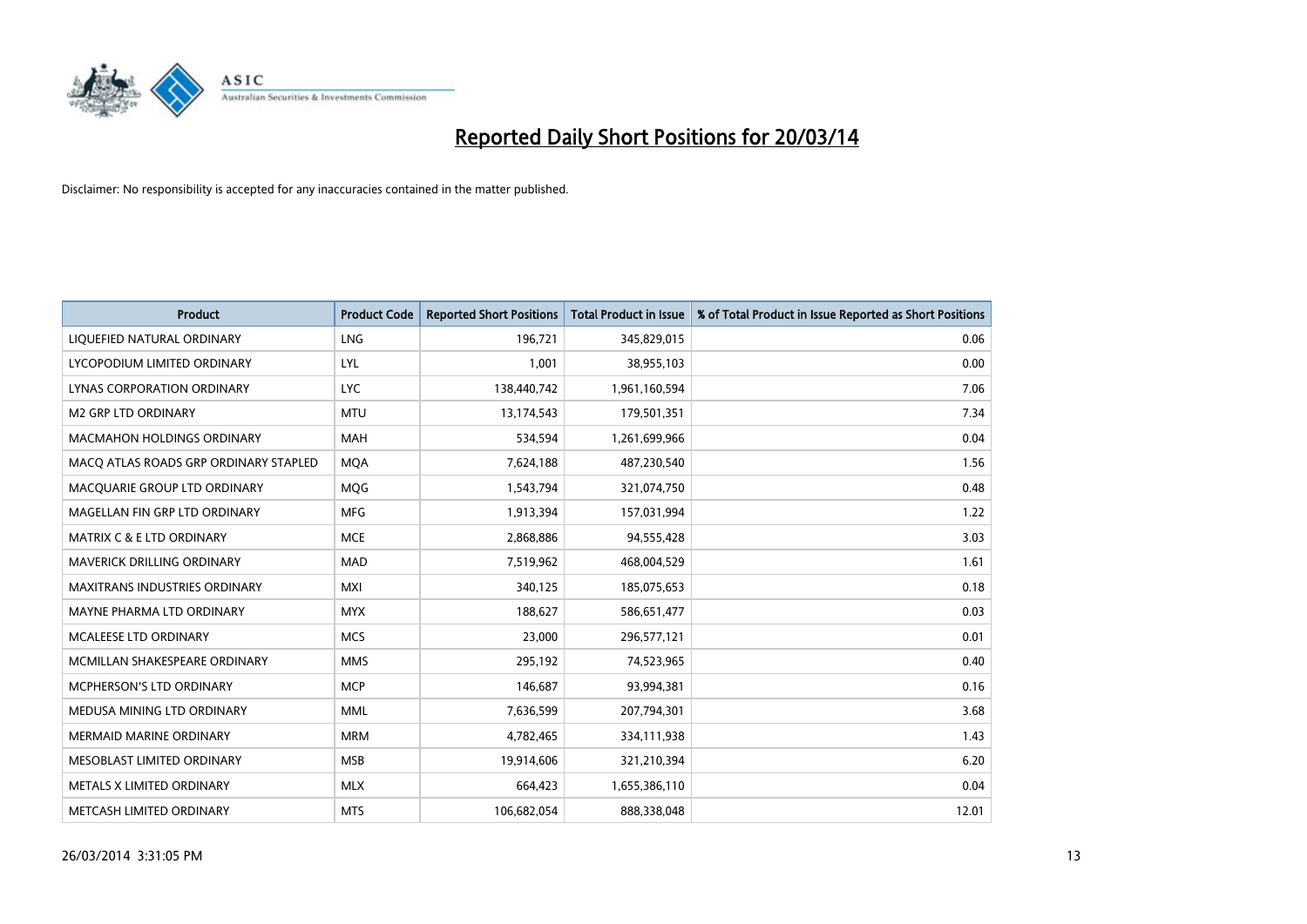

| <b>Product</b>                     | <b>Product Code</b> | <b>Reported Short Positions</b> | <b>Total Product in Issue</b> | % of Total Product in Issue Reported as Short Positions |
|------------------------------------|---------------------|---------------------------------|-------------------------------|---------------------------------------------------------|
| <b>MIGHTY RIVER POWER ORDINARY</b> | <b>MYT</b>          | 3,688,631                       | 1,400,012,517                 | 0.26                                                    |
| MINCOR RESOURCES NL ORDINARY       | <b>MCR</b>          | 2,010,562                       | 188,208,274                   | 1.07                                                    |
| MINERAL DEPOSITS ORDINARY          | <b>MDL</b>          | 665,578                         | 103,538,786                   | 0.64                                                    |
| MINERAL RESOURCES. ORDINARY        | <b>MIN</b>          | 6,169,498                       | 186,312,198                   | 3.31                                                    |
| MINT WIRELESS ORDINARY             | <b>MNW</b>          | 1,002,223                       | 403,872,395                   | 0.25                                                    |
| MIRABELA NICKEL LTD ORDINARY       | <b>MBN</b>          | 18,855,648                      | 876,801,147                   | 2.15                                                    |
| MIRVAC GROUP STAPLED SECURITIES    | <b>MGR</b>          | 5,453,176                       | 3,691,853,748                 | 0.15                                                    |
| MOLOPO ENERGY LTD ORDINARY         | <b>MPO</b>          | 268,667                         | 247,133,976                   | 0.11                                                    |
| MONADELPHOUS GROUP ORDINARY        | <b>MND</b>          | 12,957,193                      | 92,308,047                    | 14.04                                                   |
| MORTGAGE CHOICE LTD ORDINARY       | <b>MOC</b>          | 16,827                          | 123,780,387                   | 0.01                                                    |
| <b>MOUNT GIBSON IRON ORDINARY</b>  | <b>MGX</b>          | 4,784,507                       | 1,090,584,232                 | 0.44                                                    |
| MULTIPLEX SITES SITES              | <b>MXUPA</b>        | 1,670                           | 4,500,000                     | 0.04                                                    |
| MURCHISON METALS LTD ORDINARY      | <b>MMX</b>          | 216,291                         | 450,497,346                   | 0.05                                                    |
| <b>MYER HOLDINGS LTD ORDINARY</b>  | <b>MYR</b>          | 80,156,138                      | 585,684,551                   | 13.69                                                   |
| <b>MYSTATE LIMITED ORDINARY</b>    | <b>MYS</b>          | 1,457                           | 87,234,451                    | 0.00                                                    |
| NANOSONICS LIMITED ORDINARY        | <b>NAN</b>          | 145,879                         | 263,798,826                   | 0.06                                                    |
| NATIONAL AUST. BANK ORDINARY       | <b>NAB</b>          | 5,689,903                       | 2,353,760,289                 | 0.24                                                    |
| NATIONAL STORAGE STAPLED           | <b>NSR</b>          | 91,816                          | 244,897,097                   | 0.04                                                    |
| NAVITAS LIMITED ORDINARY           | <b>NVT</b>          | 3,361,125                       | 375,416,910                   | 0.90                                                    |
| NEARMAP LTD ORDINARY               | <b>NEA</b>          | 4,092                           | 336,346,101                   | 0.00                                                    |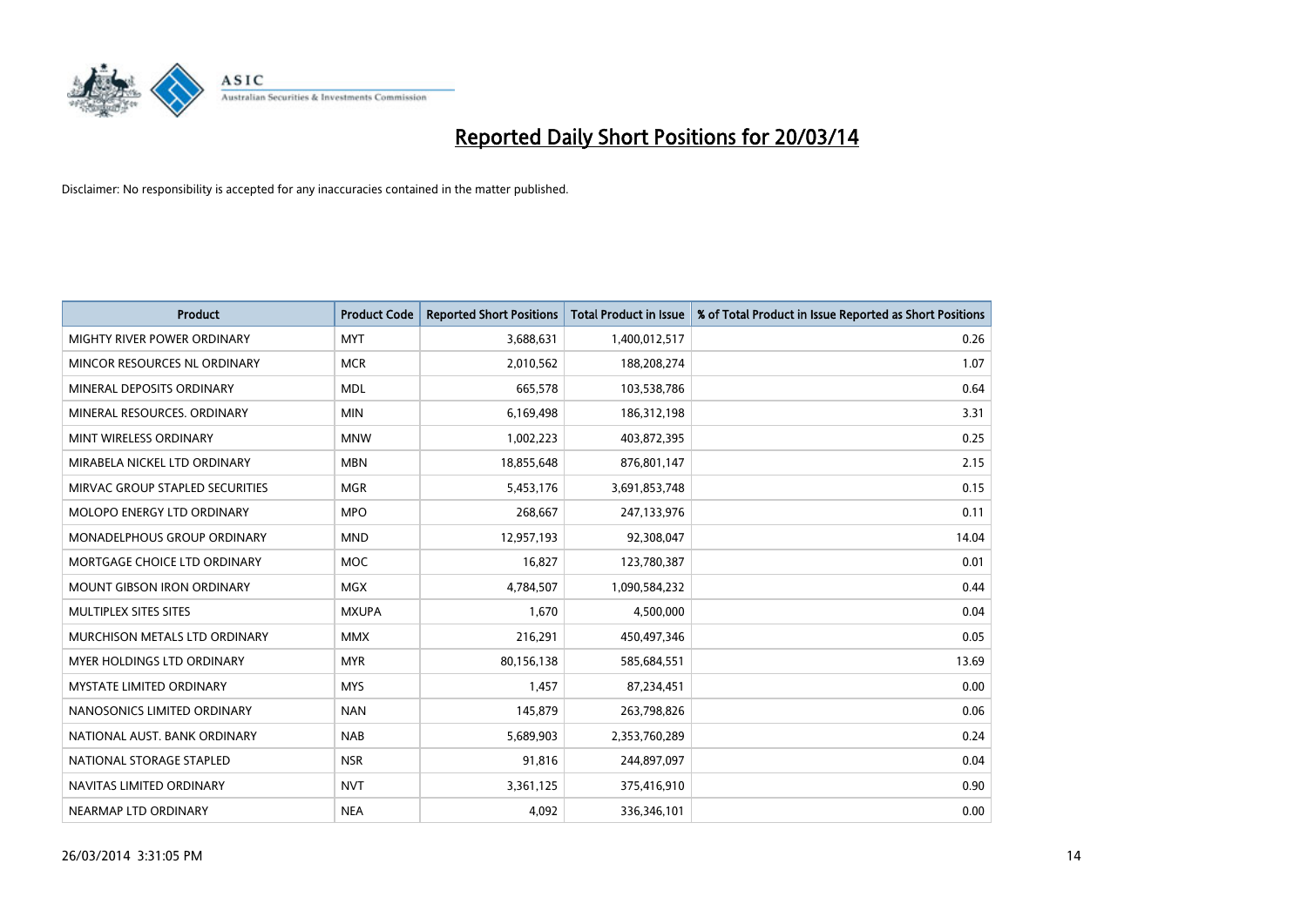

| <b>Product</b>                | <b>Product Code</b> | <b>Reported Short Positions</b> | <b>Total Product in Issue</b> | % of Total Product in Issue Reported as Short Positions |
|-------------------------------|---------------------|---------------------------------|-------------------------------|---------------------------------------------------------|
| NEON ENERGY LIMITED ORDINARY  | <b>NEN</b>          | 2,402,769                       | 553,037,848                   | 0.43                                                    |
| NEW HOPE CORPORATION ORDINARY | <b>NHC</b>          | 494,205                         | 830,933,112                   | 0.06                                                    |
| NEWCREST MINING ORDINARY      | <b>NCM</b>          | 10,891,214                      | 766,510,971                   | 1.42                                                    |
| NEWS CORP A NON-VOTING CDI    | <b>NWSLV</b>        | 396,203                         | 3,390,091                     | 11.69                                                   |
| NEWS CORP B VOTING CDI        | <b>NWS</b>          | 2,804,368                       | 19,315,405                    | 14.52                                                   |
| NEWSAT LIMITED ORDINARY       | <b>NWT</b>          | 5,091,582                       | 612,199,841                   | 0.83                                                    |
| NEXTDC LIMITED ORDINARY       | <b>NXT</b>          | 9,805,716                       | 192,904,486                   | 5.08                                                    |
| NEXUS ENERGY LIMITED ORDINARY | <b>NXS</b>          | 1,462,101                       | 1,330,219,459                 | 0.11                                                    |
| NIB HOLDINGS LIMITED ORDINARY | <b>NHF</b>          | 3,283,708                       | 439,004,182                   | 0.75                                                    |
| NICK SCALI LIMITED ORDINARY   | <b>NCK</b>          | 2,001                           | 81,000,000                    | 0.00                                                    |
| NIDO PETROLEUM ORDINARY       | <b>NDO</b>          | 47,402                          | 2,048,317,635                 | 0.00                                                    |
| NINE ENTERTAINMENT ORDINARY   | <b>NEC</b>          | 12,450,475                      | 940,295,023                   | 1.32                                                    |
| NOBLE MINERAL RES ORDINARY    | <b>NMG</b>          | 2,365,726                       | 666,397,952                   | 0.36                                                    |
| NORTHERN IRON LTD ORDINARY    | <b>NFE</b>          | 19,204                          | 484,405,314                   | 0.00                                                    |
| NORTHERN STAR ORDINARY        | <b>NST</b>          | 1,005,045                       | 578,591,915                   | 0.17                                                    |
| NOVOGEN LIMITED ORDINARY      | <b>NRT</b>          | 164,193                         | 163,810,997                   | 0.10                                                    |
| NRW HOLDINGS LIMITED ORDINARY | <b>NWH</b>          | 17,573,289                      | 278,888,011                   | 6.30                                                    |
| NUCOAL RESOURCES LTD ORDINARY | <b>NCR</b>          |                                 | 768,612,354                   | 0.00                                                    |
| NUFARM LIMITED ORDINARY       | <b>NUF</b>          | 16,389,434                      | 263,725,895                   | 6.21                                                    |
| OAKTON LIMITED ORDINARY       | <b>OKN</b>          | 225,985                         | 89,990,235                    | 0.25                                                    |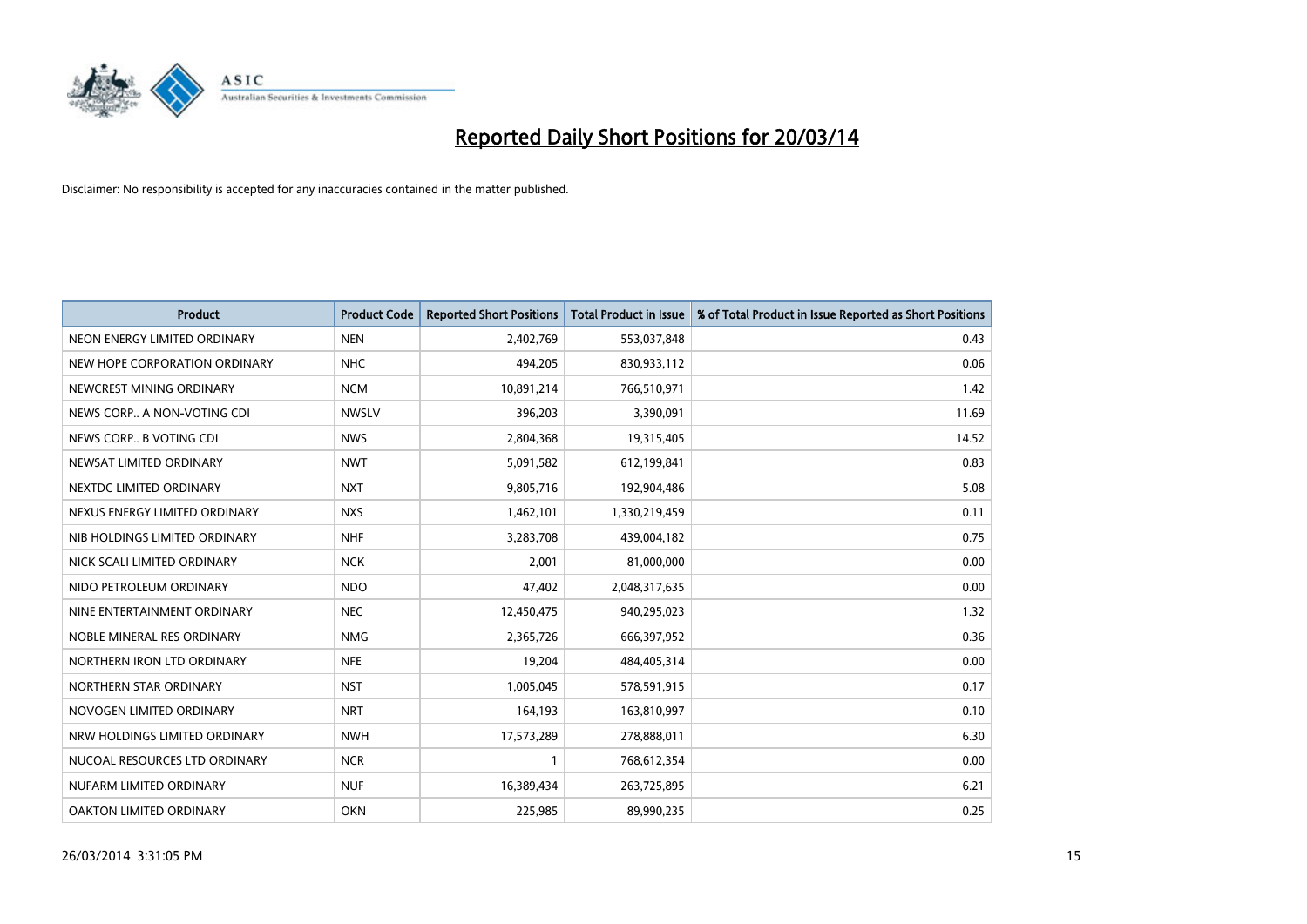

| <b>Product</b>                        | <b>Product Code</b> | <b>Reported Short Positions</b> | <b>Total Product in Issue</b> | % of Total Product in Issue Reported as Short Positions |
|---------------------------------------|---------------------|---------------------------------|-------------------------------|---------------------------------------------------------|
| OCEANAGOLD CORP. CHESS DEPOSITARY INT | <b>OGC</b>          | 1,224,690                       | 300,350,129                   | 0.41                                                    |
| OIL SEARCH LTD ORDINARY               | OSH                 | 12,176,967                      | 1,492,751,394                 | 0.82                                                    |
| OM HOLDINGS LIMITED ORDINARY          | OMH                 | 4,231,304                       | 733,423,337                   | 0.58                                                    |
| ORICA LIMITED ORDINARY                | ORI                 | 9,527,269                       | 370,924,362                   | 2.57                                                    |
| ORIGIN ENERGY ORDINARY                | <b>ORG</b>          | 7,403,726                       | 1,101,228,973                 | 0.67                                                    |
| OROCOBRE LIMITED ORDINARY             | <b>ORE</b>          | 1,951,220                       | 132,041,911                   | 1.48                                                    |
| ORORA LIMITED ORDINARY                | <b>ORA</b>          | 1,174,024                       | 1,206,684,923                 | 0.10                                                    |
| OROTONGROUP LIMITED ORDINARY          | ORL                 | 192,097                         | 40,880,902                    | 0.47                                                    |
| OZ MINERALS ORDINARY                  | OZL                 | 11,007,799                      | 303,470,022                   | 3.63                                                    |
| OZFOREX GROUP LTD ORDINARY            | <b>OFX</b>          | 2,308,087                       | 240,000,000                   | 0.96                                                    |
| PACIFIC BRANDS ORDINARY               | <b>PBG</b>          | 13,413,882                      | 912,915,695                   | 1.47                                                    |
| PACT GROUP HLDGS LTD ORDINARY         | <b>PGH</b>          | 1,450,000                       | 294,097,961                   | 0.49                                                    |
| PALADIN ENERGY LTD ORDINARY           | <b>PDN</b>          | 94,684,148                      | 964, 367, 284                 | 9.82                                                    |
| PANAUST LIMITED ORDINARY              | <b>PNA</b>          | 7,690,041                       | 634,392,712                   | 1.21                                                    |
| PANORAMIC RESOURCES ORDINARY          | PAN                 | 1,225,359                       | 322,275,824                   | 0.38                                                    |
| PANTERRA GOLD LTD ORDINARY            | PGI                 |                                 | 772,781,012                   | 0.00                                                    |
| PAPERLINX LIMITED ORDINARY            | <b>PPX</b>          | 45,095                          | 665,181,261                   | 0.01                                                    |
| PAPILLON RES LTD ORDINARY             | PIR                 | 10,778,140                      | 340,894,210                   | 3.16                                                    |
| PATTIES FOODS LTD ORDINARY            | PFL                 | 10,001                          | 139,144,338                   | 0.01                                                    |
| PEET LIMITED ORDINARY                 | <b>PPC</b>          | 333,597                         | 433,389,348                   | 0.08                                                    |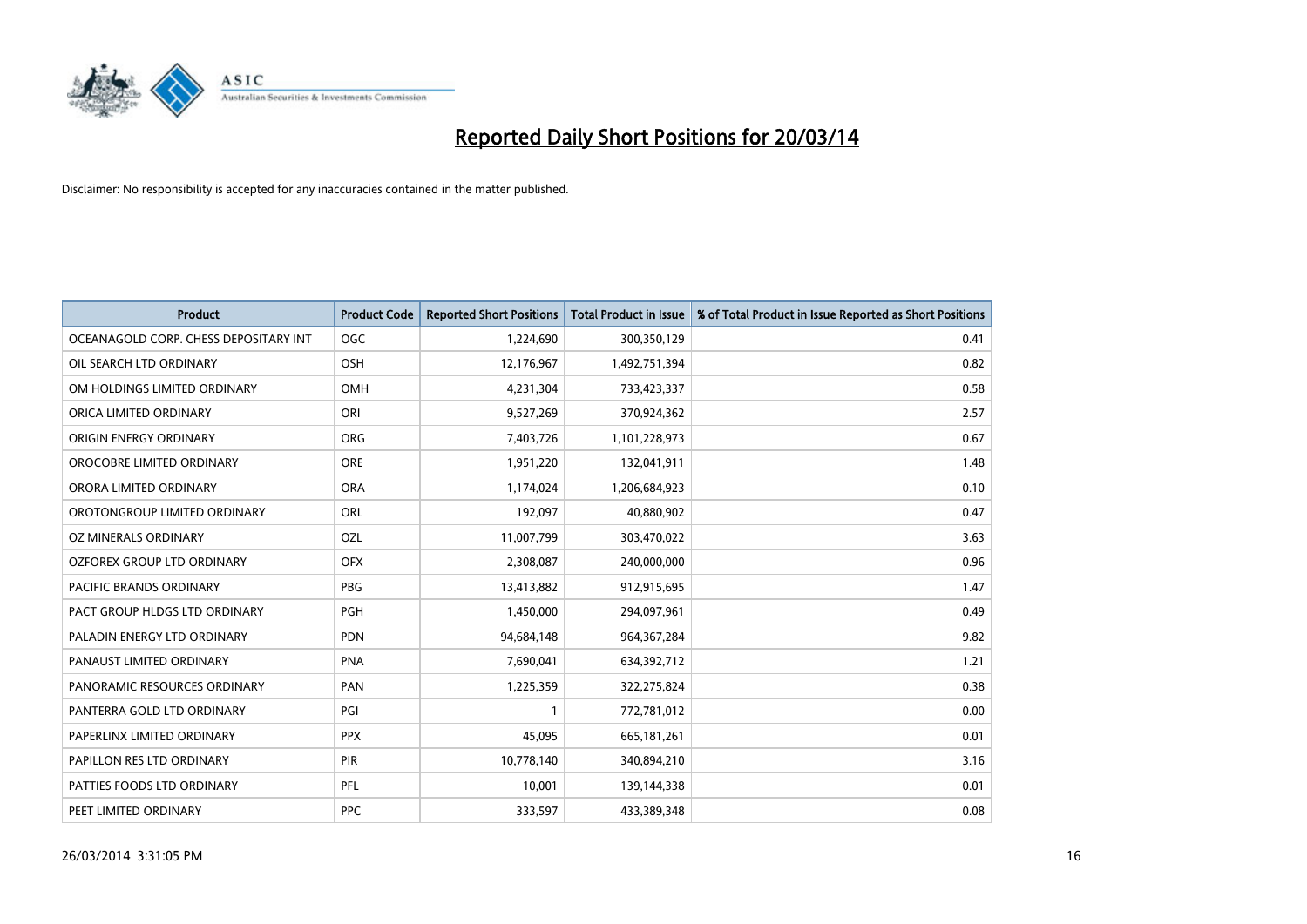

| <b>Product</b>                      | <b>Product Code</b> | <b>Reported Short Positions</b> | <b>Total Product in Issue</b> | % of Total Product in Issue Reported as Short Positions |
|-------------------------------------|---------------------|---------------------------------|-------------------------------|---------------------------------------------------------|
| PERPETUAL LIMITED ORDINARY          | PPT                 | 1,200,105                       | 46,529,270                    | 2.58                                                    |
| PERSEUS MINING LTD ORDINARY         | PRU                 | 9,790,028                       | 526,656,401                   | 1.86                                                    |
| PHARMAXIS LTD ORDINARY              | <b>PXS</b>          | 408.118                         | 309,514,849                   | 0.13                                                    |
| PHOSPHAGENICS LTD. ORDINARY         | POH                 | 50,000                          | 1,020,465,957                 | 0.00                                                    |
| PLATINUM ASSET ORDINARY             | <b>PTM</b>          | 378,783                         | 579,659,095                   | 0.07                                                    |
| PLATINUM AUSTRALIA ORDINARY         | <b>PLA</b>          | 836,127                         | 504,968,043                   | 0.17                                                    |
| PMP LIMITED ORDINARY                | <b>PMP</b>          | 1,584,873                       | 323,781,124                   | 0.49                                                    |
| POSEIDON NICK LTD ORDINARY          | POS                 | 496,239                         | 466,264,157                   | 0.11                                                    |
| PRANA BIOTECHNOLOGY ORDINARY        | PBT                 | 3,805,715                       | 429,475,350                   | 0.89                                                    |
| PREMIER INVESTMENTS ORDINARY        | <b>PMV</b>          | 216,822                         | 155,314,874                   | 0.14                                                    |
| PRIMA BIOMED LTD ORDINARY           | <b>PRR</b>          | 3,079,847                       | 1,228,709,341                 | 0.25                                                    |
| PRIMARY HEALTH CARE ORDINARY        | <b>PRY</b>          | 17,319,340                      | 504,956,647                   | 3.43                                                    |
| PRIME MEDIA GRP LTD ORDINARY        | PRT                 | 199,156                         | 366,330,303                   | 0.05                                                    |
| PROGRAMMED ORDINARY                 | PRG                 | 17,397                          | 118,235,616                   | 0.01                                                    |
| PURA VIDA ENERGY NL ORDINARY        | <b>PVD</b>          | 36,537                          | 126,641,883                   | 0.03                                                    |
| <b>QANTAS AIRWAYS ORDINARY</b>      | QAN                 | 52,433,130                      | 2,196,330,250                 | 2.39                                                    |
| <b>OBE INSURANCE GROUP ORDINARY</b> | <b>OBE</b>          | 21,878,576                      | 1,248,704,599                 | 1.75                                                    |
| ORXPHARMA LTD ORDINARY              | <b>QRX</b>          | 66,492                          | 164,190,969                   | 0.04                                                    |
| <b>QUBE HOLDINGS LTD ORDINARY</b>   | <b>QUB</b>          | 30,696,136                      | 931,433,499                   | 3.30                                                    |
| RAMELIUS RESOURCES ORDINARY         | <b>RMS</b>          | 161,083                         | 365,380,380                   | 0.04                                                    |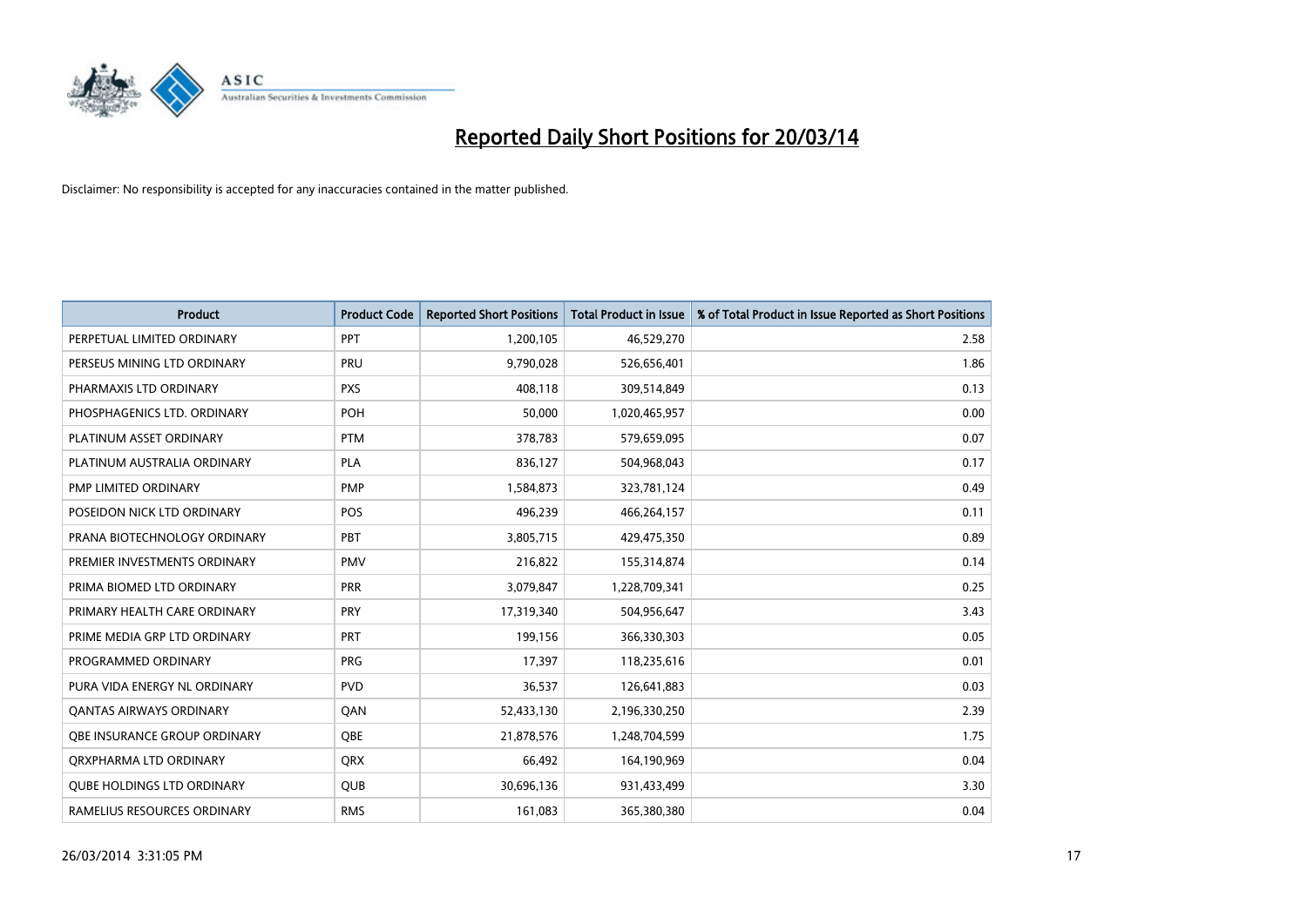

| <b>Product</b>                      | <b>Product Code</b> | <b>Reported Short Positions</b> | <b>Total Product in Issue</b> | % of Total Product in Issue Reported as Short Positions |
|-------------------------------------|---------------------|---------------------------------|-------------------------------|---------------------------------------------------------|
| RAMSAY HEALTH CARE ORDINARY         | <b>RHC</b>          | 1,607,618                       | 202,081,252                   | 0.80                                                    |
| <b>RCR TOMLINSON ORDINARY</b>       | <b>RCR</b>          | 199,862                         | 136,989,238                   | 0.15                                                    |
| <b>REA GROUP ORDINARY</b>           | <b>REA</b>          | 641,909                         | 131,714,699                   | 0.49                                                    |
| RECALL HOLDINGS LTD ORDINARY        | <b>REC</b>          | 1,033,403                       | 312,836,448                   | 0.33                                                    |
| <b>RECKON LIMITED ORDINARY</b>      | <b>RKN</b>          | 980,269                         | 126,913,066                   | 0.77                                                    |
| <b>RED FORK ENERGY ORDINARY</b>     | <b>RFE</b>          | 2,545,018                       | 501,051,719                   | 0.51                                                    |
| REDBANK ENERGY LTD ORDINARY         | AEJ                 | 13                              | 786,287                       | 0.00                                                    |
| REECE AUSTRALIA LTD. ORDINARY       | <b>REH</b>          | 131                             | 99,600,000                    | 0.00                                                    |
| REED RESOURCES LTD ORDINARY         | <b>RDR</b>          | 248,500                         | 523,453,895                   | 0.05                                                    |
| <b>REGIS RESOURCES ORDINARY</b>     | <b>RRL</b>          | 21,477,799                      | 499,744,095                   | 4.30                                                    |
| RESMED INC CDI 10:1                 | <b>RMD</b>          | 33,164,766                      | 1,415,926,590                 | 2.34                                                    |
| <b>RESOLUTE MINING ORDINARY</b>     | <b>RSG</b>          | 13,331,483                      | 641,189,223                   | 2.08                                                    |
| RESOURCE EQUIP LTD ORDINARY         | <b>ROL</b>          | 300                             | 251,131,629                   | 0.00                                                    |
| <b>RESOURCE GENERATION ORDINARY</b> | <b>RES</b>          | 224,301                         | 581,380,338                   | 0.04                                                    |
| RETAIL FOOD GROUP ORDINARY          | <b>RFG</b>          | 3,807,267                       | 144,049,390                   | 2.64                                                    |
| REX MINERALS LIMITED ORDINARY       | <b>RXM</b>          | 1,660,804                       | 216,907,284                   | 0.77                                                    |
| RIDLEY CORPORATION ORDINARY         | <b>RIC</b>          | 95                              | 307,817,071                   | 0.00                                                    |
| RIO TINTO LIMITED ORDINARY          | <b>RIO</b>          | 5,646,162                       | 435,758,720                   | 1.30                                                    |
| ROC OIL COMPANY ORDINARY            | <b>ROC</b>          | 650,117                         | 686,568,400                   | 0.09                                                    |
| ROYAL WOLF HOLDINGS ORDINARY        | <b>RWH</b>          | 217,532                         | 100,387,052                   | 0.22                                                    |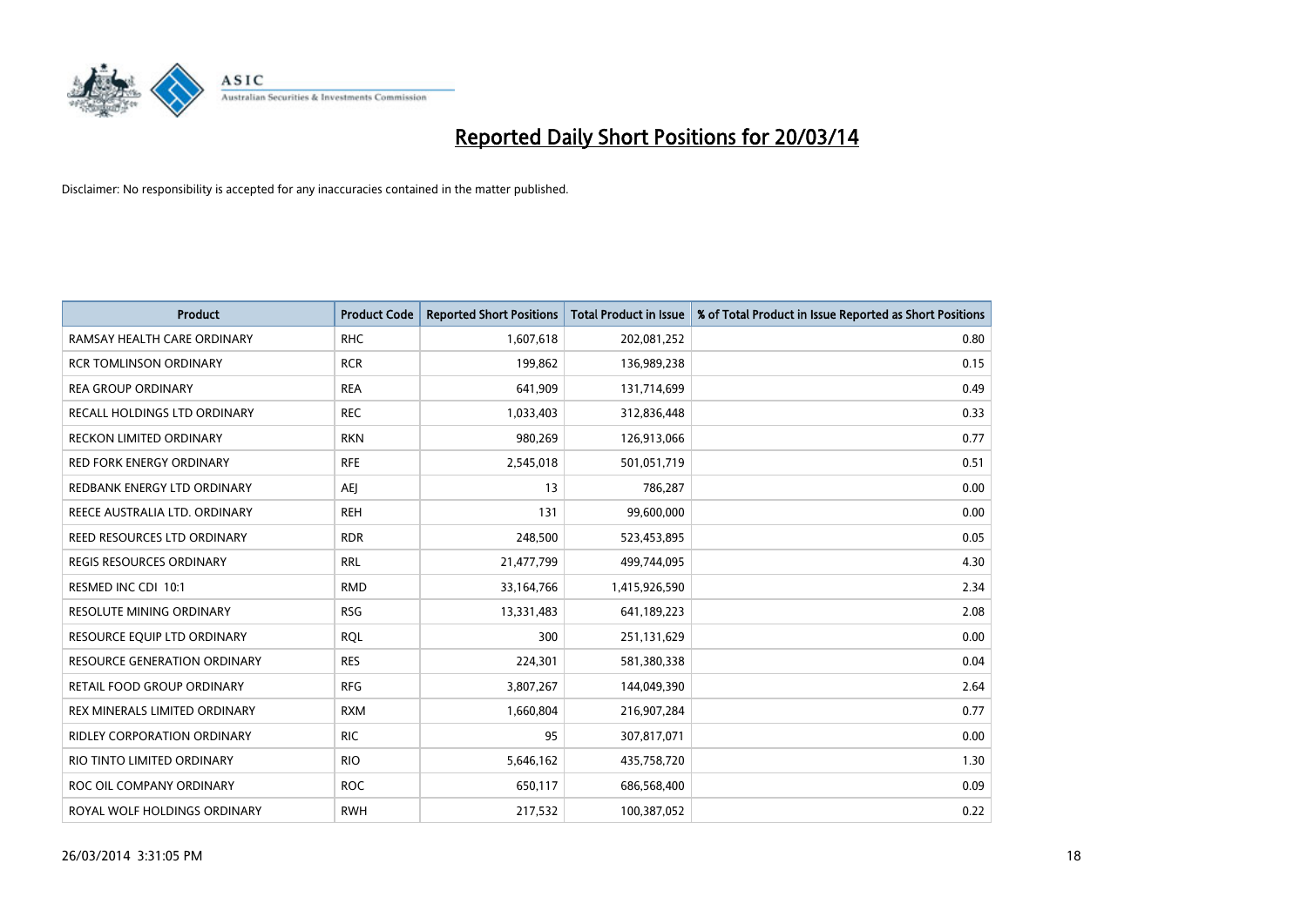

| <b>Product</b>                               | <b>Product Code</b> | <b>Reported Short Positions</b> | <b>Total Product in Issue</b> | % of Total Product in Issue Reported as Short Positions |
|----------------------------------------------|---------------------|---------------------------------|-------------------------------|---------------------------------------------------------|
| <b>RURALCO HOLDINGS ORDINARY</b>             | <b>RHL</b>          | 1,000                           | 77,291,069                    | 0.00                                                    |
| SAI GLOBAL LIMITED ORDINARY                  | SAI                 | 11,605,115                      | 210,774,480                   | 5.51                                                    |
| SALMAT LIMITED ORDINARY                      | <b>SLM</b>          | 788                             | 159,812,799                   | 0.00                                                    |
| SAMSON OIL & GAS LTD ORDINARY                | <b>SSN</b>          | 10,378,000                      | 2,547,627,193                 | 0.41                                                    |
| SANDFIRE RESOURCES ORDINARY                  | <b>SFR</b>          | 907,974                         | 155,640,968                   | 0.58                                                    |
| <b>SANTOS LTD ORDINARY</b>                   | <b>STO</b>          | 7,493,754                       | 970,453,358                   | 0.77                                                    |
| SARACEN MINERAL ORDINARY                     | SAR                 | 2,934,703                       | 751,075,555                   | 0.39                                                    |
| <b>SCA PROPERTY GROUP STAPLED SECURITIES</b> | <b>SCP</b>          | 43,397,553                      | 648,628,320                   | 6.69                                                    |
| SEDGMAN LIMITED ORDINARY                     | <b>SDM</b>          | 332,114                         | 223,224,636                   | 0.15                                                    |
| SEEK LIMITED ORDINARY                        | <b>SEK</b>          | 3,297,344                       | 340,357,027                   | 0.97                                                    |
| SELECT HARVESTS ORDINARY                     | SHV                 | 18,075                          | 57,815,720                    | 0.03                                                    |
| SENEX ENERGY LIMITED ORDINARY                | <b>SXY</b>          | 7,248,493                       | 1,145,058,917                 | 0.63                                                    |
| SERVCORP LIMITED ORDINARY                    | SRV                 | 21,597                          | 98,432,275                    | 0.02                                                    |
| SERVICE STREAM ORDINARY                      | <b>SSM</b>          | 30                              | 284,443,570                   | 0.00                                                    |
| SEVEN GROUP HOLDINGS ORDINARY                | <b>SVW</b>          | 845,600                         | 308,160,281                   | 0.27                                                    |
| SEVEN WEST MEDIA LTD ORDINARY                | <b>SWM</b>          | 9,691,640                       | 999,160,872                   | 0.97                                                    |
| SG FLEET GROUP LTD ORDINARY                  | SGF                 | 540,541                         | 242,691,826                   | 0.22                                                    |
| SIGMA PHARMACEUTICAL ORDINARY                | <b>SIP</b>          | 8,269,348                       | 1,119,954,243                 | 0.74                                                    |
| SILEX SYSTEMS ORDINARY                       | <b>SLX</b>          | 3,140,993                       | 170,367,734                   | 1.84                                                    |
| SILVER CHEF LIMITED ORDINARY                 | <b>SIV</b>          | 161,927                         | 29,333,629                    | 0.55                                                    |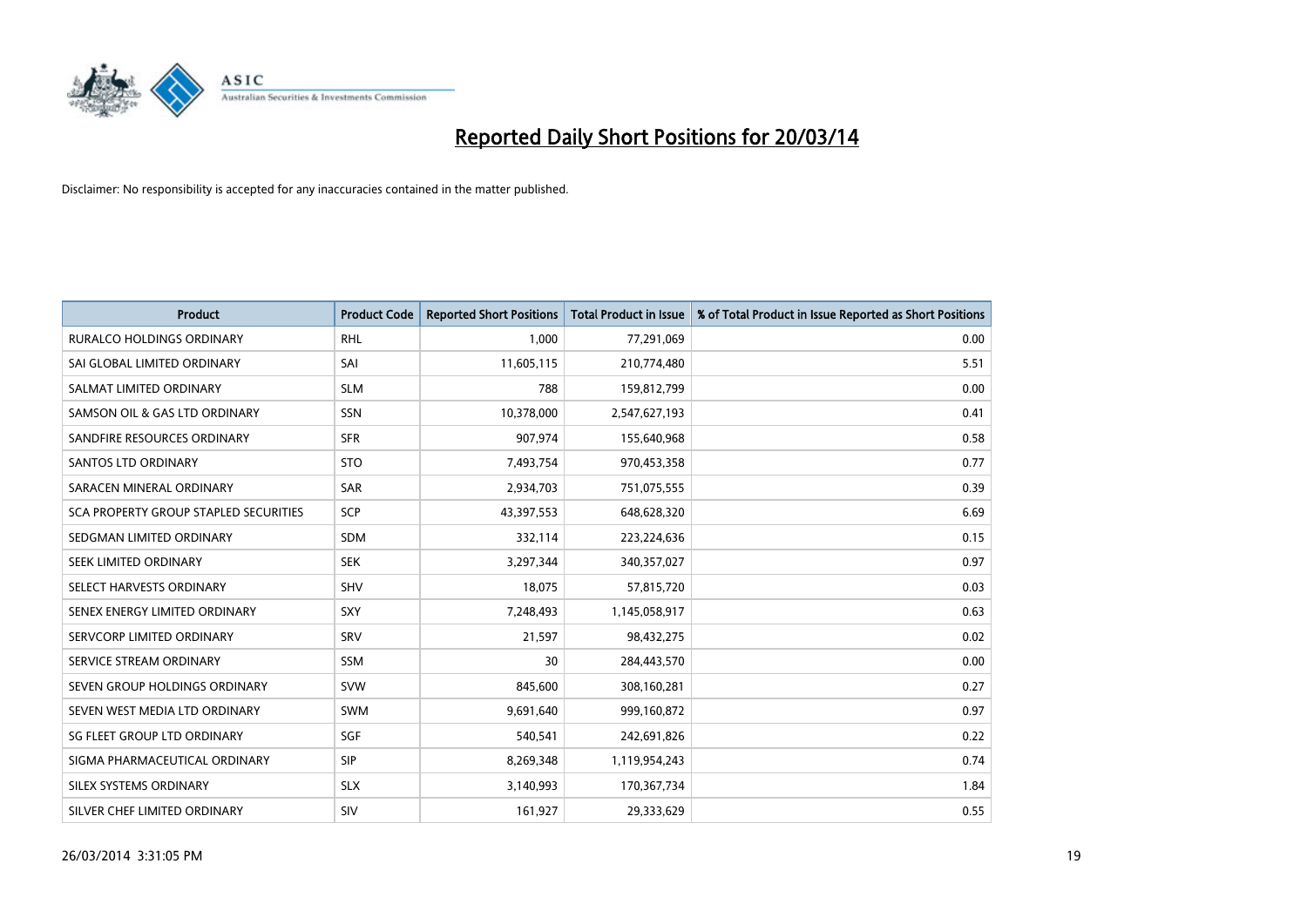

| <b>Product</b>                           | <b>Product Code</b> | <b>Reported Short Positions</b> | <b>Total Product in Issue</b> | % of Total Product in Issue Reported as Short Positions |
|------------------------------------------|---------------------|---------------------------------|-------------------------------|---------------------------------------------------------|
| SILVER LAKE RESOURCE ORDINARY            | <b>SLR</b>          | 19,974,461                      | 503,233,971                   | 3.97                                                    |
| SIMS METAL MGMT LTD ORDINARY             | SGM                 | 13,880,916                      | 204,468,597                   | 6.79                                                    |
| SINGAPORE TELECOMM. CHESS DEPOSITARY INT | <b>SGT</b>          | 4,662,194                       | 141,656,570                   | 3.29                                                    |
| SINO GAS ENERGY ORDINARY                 | <b>SEH</b>          | 415,366                         | 1,530,457,040                 | 0.03                                                    |
| SIRIUS RESOURCES NL ORDINARY             | <b>SIR</b>          | 11,248,468                      | 261,980,167                   | 4.29                                                    |
| SIRTEX MEDICAL ORDINARY                  | <b>SRX</b>          | 168,193                         | 56,108,439                    | 0.30                                                    |
| SKILLED GROUP LTD ORDINARY               | <b>SKE</b>          | 2,740,643                       | 235,254,496                   | 1.16                                                    |
| SKY NETWORK ORDINARY                     | <b>SKT</b>          | 165,127                         | 389,139,785                   | 0.04                                                    |
| SKYCITY ENT GRP LTD ORDINARY             | <b>SKC</b>          | 491,125                         | 580,016,676                   | 0.08                                                    |
| <b>SLATER &amp; GORDON ORDINARY</b>      | <b>SGH</b>          | 3,636,241                       | 203,821,542                   | 1.78                                                    |
| SMS MANAGEMENT. ORDINARY                 | <b>SMX</b>          | 3,389,749                       | 70,099,763                    | 4.84                                                    |
| SONIC HEALTHCARE ORDINARY                | <b>SHL</b>          | 4,830,075                       | 400,786,556                   | 1.21                                                    |
| SOUL PATTINSON (W.H) ORDINARY            | SOL                 | 30,920                          | 239,395,320                   | 0.01                                                    |
| SOUTH BOULDER MINES ORDINARY             | <b>STB</b>          |                                 | 128,677,826                   | 0.00                                                    |
| SP AUSNET STAPLED SECURITIES             | <b>SPN</b>          | 82,151,809                      | 3,386,607,080                 | 2.43                                                    |
| SPARK INFRASTRUCTURE STAPLED US PROHIBT. | SKI                 | 52,305,452                      | 1,326,734,264                 | 3.94                                                    |
| SPDR 200 FUND ETF UNITS                  | <b>STW</b>          | 90,265                          | 45,826,368                    | 0.20                                                    |
| SPDR 200 RESOURCES ETF UNITS             | <b>OZR</b>          | 29,713                          | 1,601,962                     | 1.85                                                    |
| SPDR SMALL ORDS ETF UNITS                | SSO                 | 151,528                         | 801,304                       | 18.91                                                   |
| SPECIALTY FASHION ORDINARY               | <b>SFH</b>          | 49,931                          | 192,236,121                   | 0.03                                                    |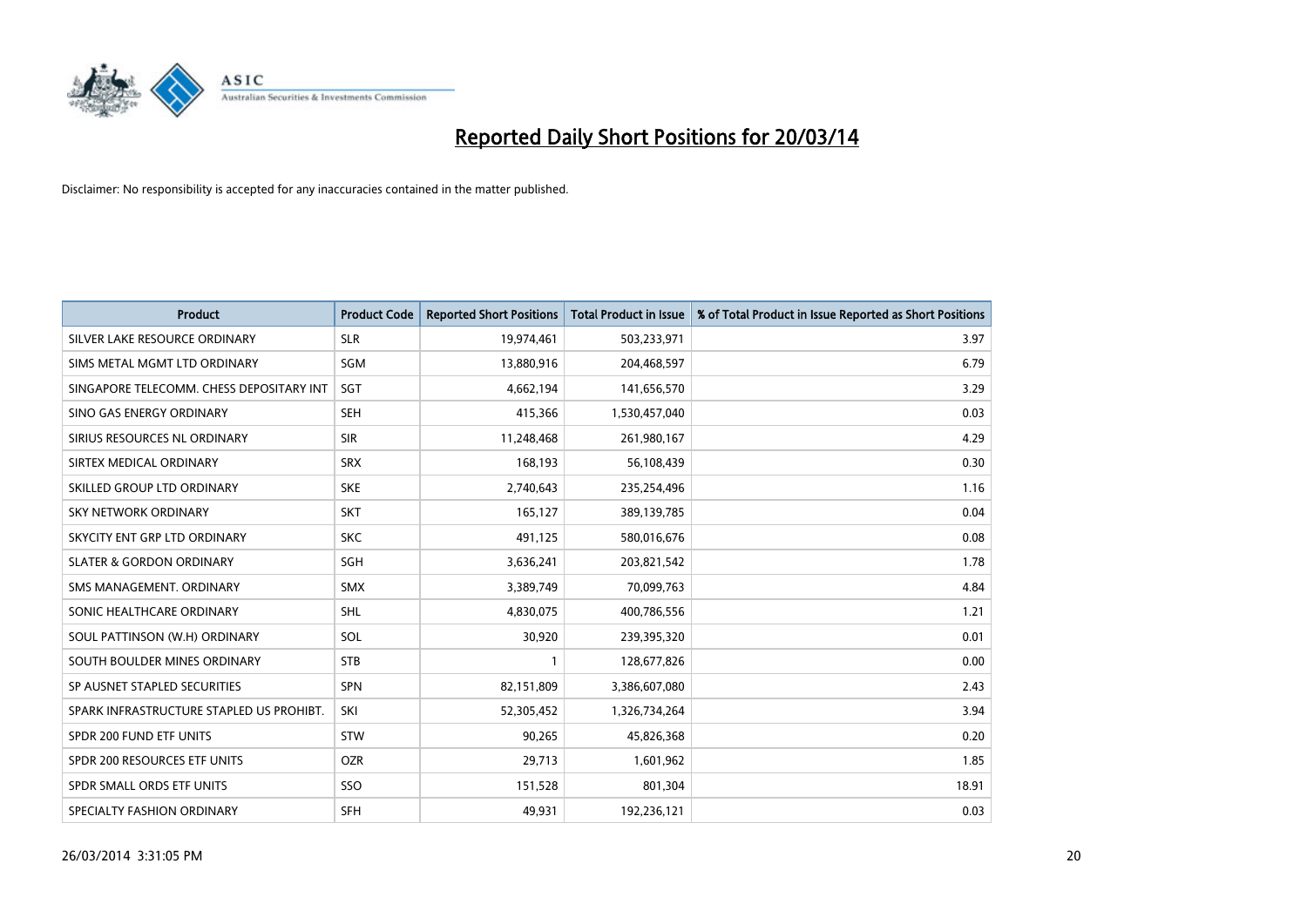

| <b>Product</b>                       | <b>Product Code</b> | <b>Reported Short Positions</b> | <b>Total Product in Issue</b> | % of Total Product in Issue Reported as Short Positions |
|--------------------------------------|---------------------|---------------------------------|-------------------------------|---------------------------------------------------------|
| ST BARBARA LIMITED ORDINARY          | <b>SBM</b>          | 22,311,287                      | 488,074,077                   | 4.57                                                    |
| STARPHARMA HOLDINGS ORDINARY         | SPL                 | 14,564,590                      | 284,664,680                   | 5.12                                                    |
| STEADFAST GROUP LTD ORDINARY         | <b>SDF</b>          | 397,354                         | 500,971,408                   | 0.08                                                    |
| STHN CROSS MEDIA ORDINARY            | SXL                 | 9,907,611                       | 705,099,800                   | 1.41                                                    |
| STOCKLAND UNITS/ORD STAPLED          | <b>SGP</b>          | 10,652,481                      | 2,326,978,560                 | 0.46                                                    |
| STRAITS RES LTD. ORDINARY            | SRQ                 | 28,747                          | 1,217,730,293                 | 0.00                                                    |
| STRATA-X ENERGY LTD CDI 1:1          | <b>SXA</b>          | 9,651,064                       | 88,970,180                    | 10.85                                                   |
| STRIKE ENERGY LTD ORDINARY           | <b>STX</b>          | 1,805,000                       | 706,519,664                   | 0.26                                                    |
| STW COMMUNICATIONS ORDINARY          | SGN                 | 1,125,334                       | 403,828,512                   | 0.28                                                    |
| SUNCORP GROUP LTD ORDINARY           | <b>SUN</b>          | 6,220,257                       | 1,286,600,980                 | 0.48                                                    |
| SUNDANCE ENERGY ORDINARY             | <b>SEA</b>          | 8,079,469                       | 526,911,724                   | 1.53                                                    |
| SUNDANCE RESOURCES ORDINARY          | <b>SDL</b>          | 74,615,040                      | 3,079,369,367                 | 2.42                                                    |
| SUNLAND GROUP LTD ORDINARY           | <b>SDG</b>          | 30,027                          | 181,710,087                   | 0.02                                                    |
| SUPER RET REP LTD ORDINARY           | <b>SUL</b>          | 4,260,038                       | 196,731,620                   | 2.17                                                    |
| SYD AIRPORT STAPLED US PROHIBIT.     | SYD                 | 14,845,086                      | 2,216,216,041                 | 0.67                                                    |
| SYRAH RESOURCES ORDINARY             | <b>SYR</b>          | 4,308,889                       | 162,385,614                   | 2.65                                                    |
| <b>TABCORP HOLDINGS LTD ORDINARY</b> | <b>TAH</b>          | 20,533,647                      | 754,274,706                   | 2.72                                                    |
| TAP OIL LIMITED ORDINARY             | <b>TAP</b>          | 766,818                         | 242,237,221                   | 0.32                                                    |
| TASSAL GROUP LIMITED ORDINARY        | <b>TGR</b>          | 49,158                          | 146,507,029                   | 0.03                                                    |
| <b>TATTS GROUP LTD ORDINARY</b>      | <b>TTS</b>          | 12,851,027                      | 1,417,117,821                 | 0.91                                                    |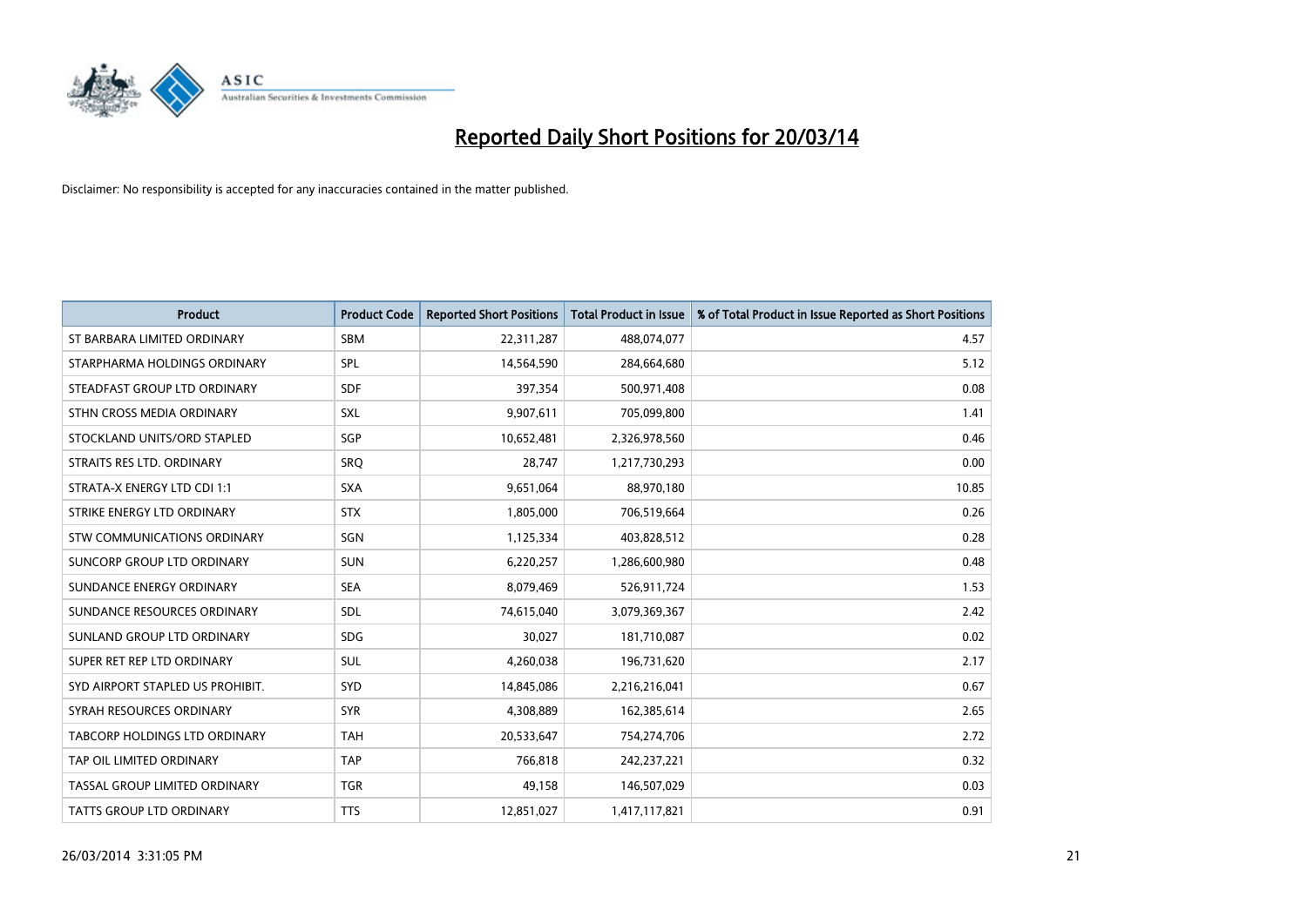

| <b>Product</b>                        | <b>Product Code</b> | <b>Reported Short Positions</b> | <b>Total Product in Issue</b> | % of Total Product in Issue Reported as Short Positions |
|---------------------------------------|---------------------|---------------------------------|-------------------------------|---------------------------------------------------------|
| <b>TECHNOLOGY ONE ORDINARY</b>        | <b>TNE</b>          | 45,557                          | 307,751,455                   | 0.01                                                    |
| <b>TELECOM CORPORATION ORDINARY</b>   | <b>TEL</b>          | 14,493,747                      | 1,824,369,462                 | 0.79                                                    |
| <b>TELSTRA CORPORATION, ORDINARY</b>  | <b>TLS</b>          | 12,946,429                      | 12,443,074,357                | 0.10                                                    |
| TEN NETWORK HOLDINGS ORDINARY         | <b>TEN</b>          | 143,087,487                     | 2,630,984,596                 | 5.44                                                    |
| TERANGA GOLD CORP CDI 1:1             | <b>TGZ</b>          | 572,306                         | 107,748,431                   | 0.53                                                    |
| THE REJECT SHOP ORDINARY              | <b>TRS</b>          | 1,546,301                       | 28,826,248                    | 5.36                                                    |
| THORN GROUP LIMITED ORDINARY          | <b>TGA</b>          | 120                             | 149,494,813                   | 0.00                                                    |
| <b>TIGER RESOURCES ORDINARY</b>       | <b>TGS</b>          | 122,946                         | 803,311,695                   | 0.02                                                    |
| TOLL HOLDINGS LTD ORDINARY            | <b>TOL</b>          | 32,954,812                      | 717,133,875                   | 4.60                                                    |
| TORO ENERGY LIMITED ORDINARY          | <b>TOE</b>          |                                 | 1,557,017,582                 | 0.00                                                    |
| <b>TOX FREE SOLUTIONS ORDINARY</b>    | <b>TOX</b>          | 2,150,348                       | 133,252,359                   | 1.61                                                    |
| TPG TELECOM LIMITED ORDINARY          | <b>TPM</b>          | 2,725,251                       | 793,808,141                   | 0.34                                                    |
| <b>TRADE ME GROUP ORDINARY</b>        | <b>TME</b>          | 1,090,894                       | 396,548,005                   | 0.28                                                    |
| <b>TRANSFIELD SERVICES ORDINARY</b>   | <b>TSE</b>          | 39,676,313                      | 512,457,716                   | 7.74                                                    |
| TRANSPACIFIC INDUST, ORDINARY         | <b>TPI</b>          | 15,441,298                      | 1,578,786,704                 | 0.98                                                    |
| TRANSURBAN GROUP TRIPLE STAPLED SEC.  | <b>TCL</b>          | 7,969,391                       | 1,491,855,200                 | 0.53                                                    |
| <b>TREASURY GROUP ORDINARY</b>        | <b>TRG</b>          | 20,566                          | 23,070,755                    | 0.09                                                    |
| TREASURY WINE ESTATE ORDINARY         | <b>TWE</b>          | 51,833,894                      | 647,227,144                   | 8.01                                                    |
| TROY RESOURCES LTD ORDINARY           | <b>TRY</b>          | 2,552,597                       | 190,775,997                   | 1.34                                                    |
| TWENTY-FIRST FOX INC A NON-VOTING CDI | <b>FOXLV</b>        | 322.525                         | 23,159,645                    | 1.39                                                    |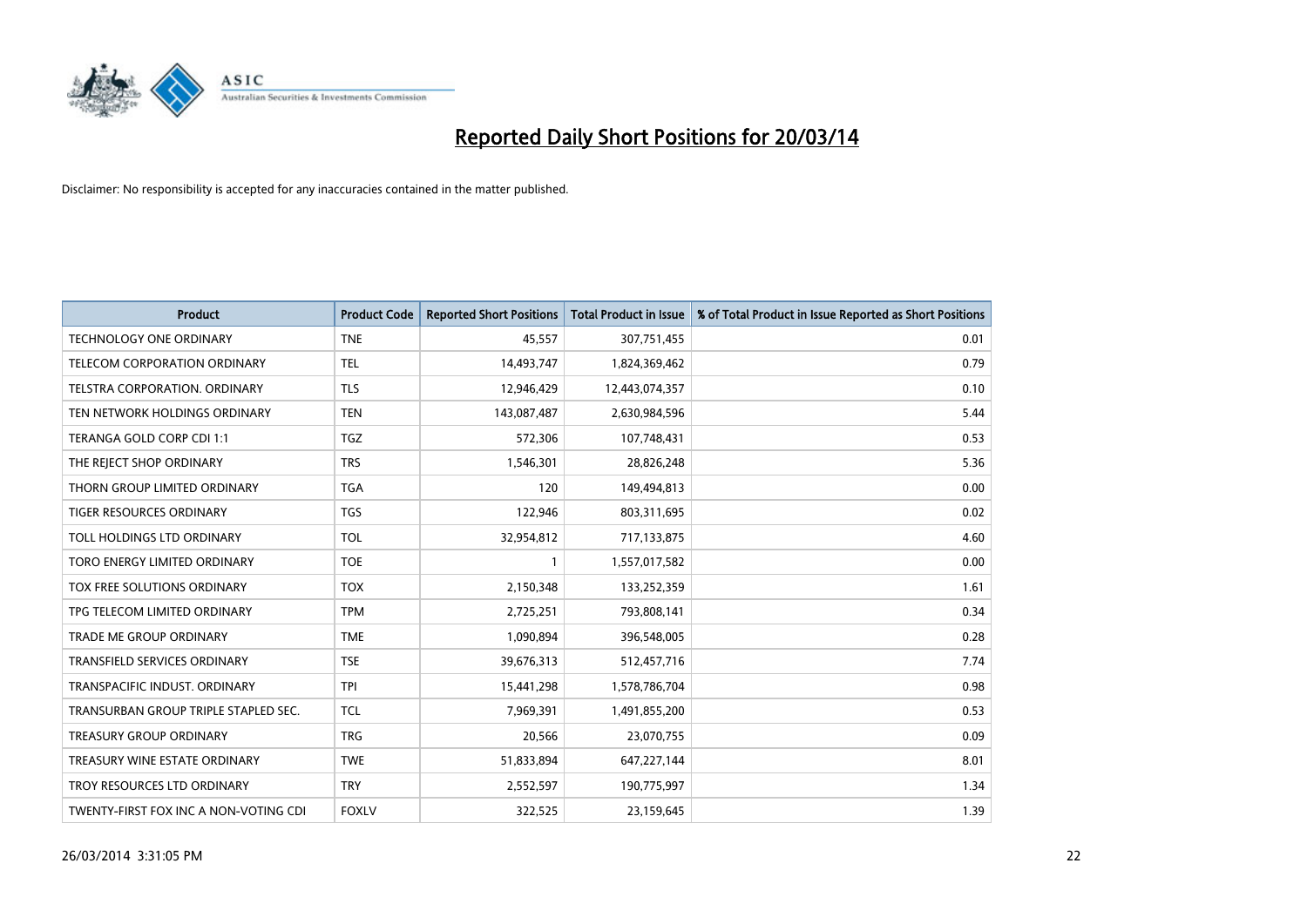

| <b>Product</b>                       | <b>Product Code</b> | <b>Reported Short Positions</b> | <b>Total Product in Issue</b> | % of Total Product in Issue Reported as Short Positions |
|--------------------------------------|---------------------|---------------------------------|-------------------------------|---------------------------------------------------------|
| TWENTY-FIRST FOX INC B VOTING CDI    | <b>FOX</b>          | 1,738,617                       | 166,198,478                   | 1.05                                                    |
| UGL LIMITED ORDINARY                 | UGL                 | 28,667,519                      | 166,511,240                   | 17.22                                                   |
| <b>UNILIFE CORPORATION CDI 6:1</b>   | <b>UNS</b>          | 33,489                          | 268,224,054                   | 0.01                                                    |
| UXC LIMITED ORDINARY                 | <b>UXC</b>          | 2,770,495                       | 320,706,487                   | 0.86                                                    |
| <b>VEDA GROUP LTD ORDINARY</b>       | <b>VED</b>          | 5,254,733                       | 842,055,406                   | 0.62                                                    |
| <b>VILLAGE ROADSHOW LTD ORDINARY</b> | <b>VRL</b>          | 838,510                         | 159,498,988                   | 0.53                                                    |
| <b>VIRGIN AUS HLDG LTD ORDINARY</b>  | <b>VAH</b>          | 82,627,296                      | 3,514,825,734                 | 2.35                                                    |
| <b>VIRTUS HEALTH LTD ORDINARY</b>    | <b>VRT</b>          | 3,539,979                       | 79,722,678                    | 4.44                                                    |
| <b>VISION EYE INSTITUTE ORDINARY</b> | VEI                 | 194,139                         | 160,759,740                   | 0.12                                                    |
| <b>VOCATION LTD ORDINARY</b>         | <b>VET</b>          | 9,377,805                       | 200,000,000                   | 4.69                                                    |
| WATPAC LIMITED ORDINARY              | <b>WTP</b>          | 4,339                           | 184,332,526                   | 0.00                                                    |
| <b>WEBIET LIMITED ORDINARY</b>       | <b>WEB</b>          | 2,020,091                       | 79,397,959                    | 2.54                                                    |
| <b>WESFARMERS LIMITED ORDINARY</b>   | <b>WES</b>          | 5,780,978                       | 1,143,274,951                 | 0.51                                                    |
| <b>WESTERN AREAS LTD ORDINARY</b>    | <b>WSA</b>          | 22,866,878                      | 226,392,226                   | 10.10                                                   |
| WESTERN DESERT RES. ORDINARY         | <b>WDR</b>          | 7,762,475                       | 500,040,257                   | 1.55                                                    |
| WESTERN DESERT RES. RIGHTS 31-MAR-14 | <b>WDRR</b>         | 538,732                         | 120,009,662                   | 0.45                                                    |
| WESTFIELD GROUP ORD/UNIT STAPLED SEC | <b>WDC</b>          | 6,843,389                       | 2,113,501,814                 | 0.32                                                    |
| WESTFIELD RETAIL TST UNIT STAPLED    | <b>WRT</b>          | 25,630,646                      | 2,979,214,029                 | 0.86                                                    |
| <b>WESTPAC BANKING CORP ORDINARY</b> | <b>WBC</b>          | 20,900,326                      | 3,109,048,309                 | 0.67                                                    |
| <b>WESTSIDE CORPORATION ORDINARY</b> | <b>WCL</b>          | 100,000                         | 443,925,821                   | 0.02                                                    |